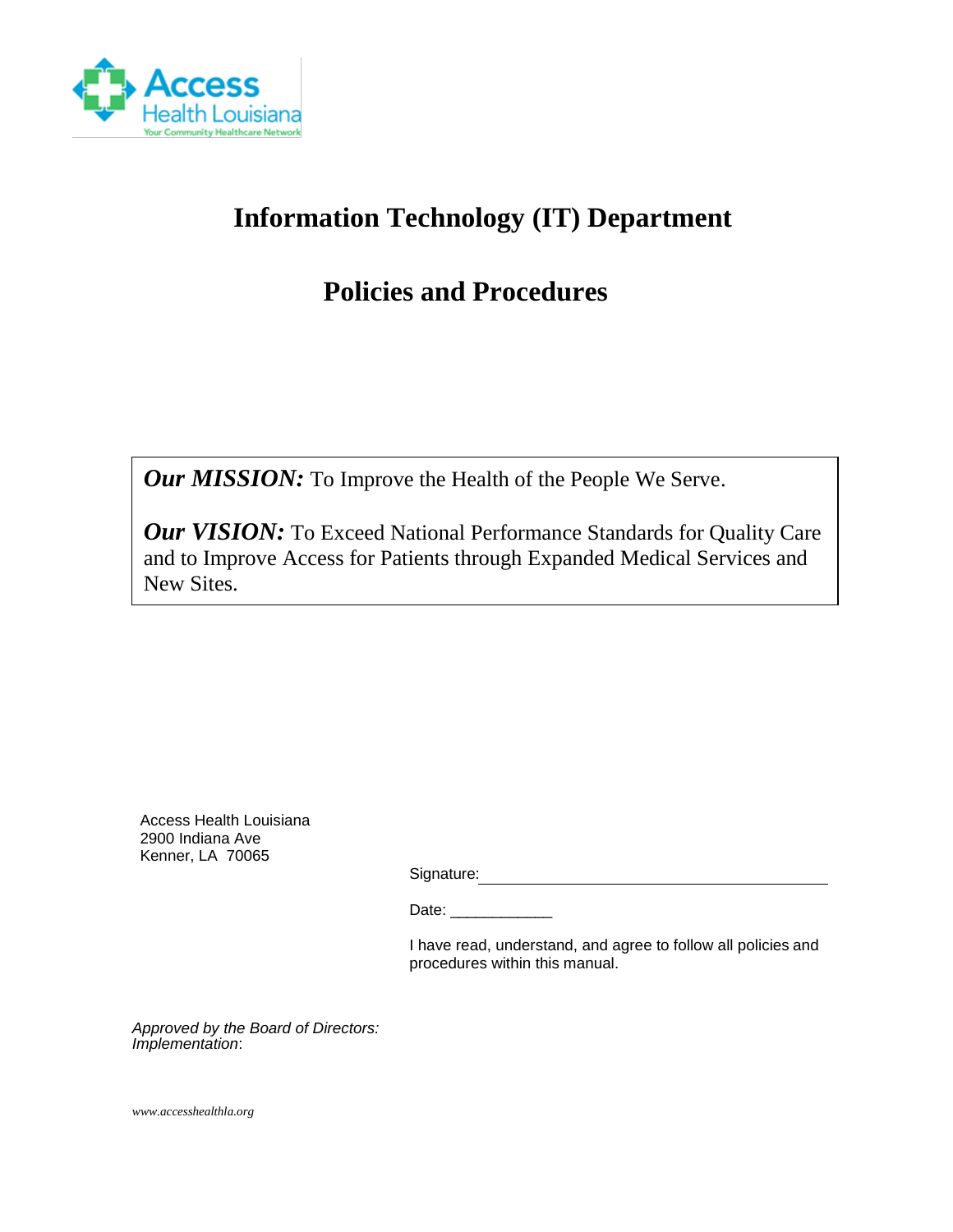

## **Information Technology Department(ITD)**

# **Policies and Procedures**

*Our MISSION:* To Improve the Health of the People We Serve.

**Our VISION:** To Exceed National Performance Standards for Quality Care and to Improve Access for Patients through Expanded Medical Services and New Sites.

*Approved by the Board of Directors: Implementation*: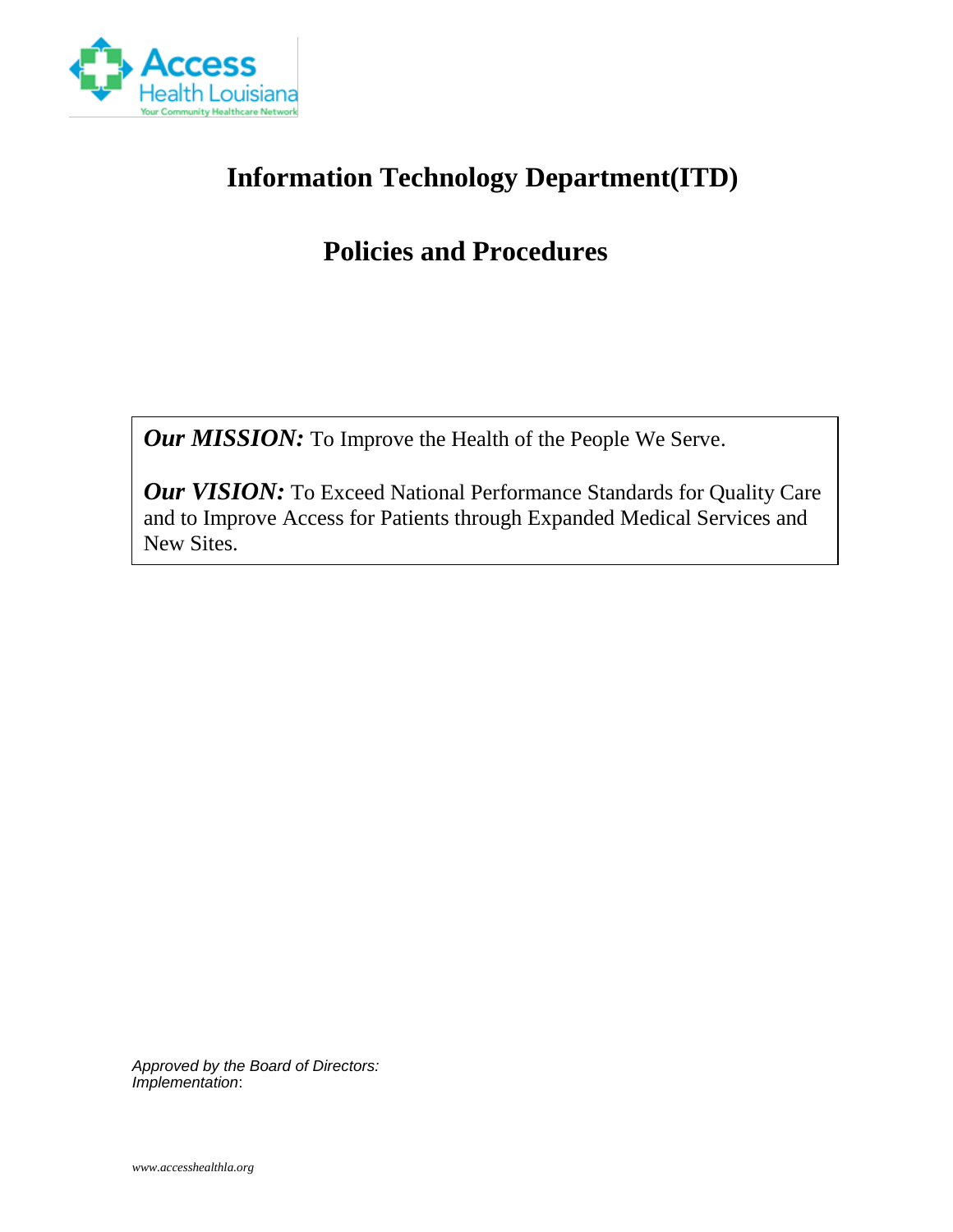The purpose of this manual is to detail all the policies and procedures pertaining to the Information Technology (IT) Department of Access Health Louisiana (AHL).

This manual is divided into distinct sections and organized by a decimal system. For example, Section 100 is "Access Health Louisiana Information Management Policies and Procedures: Introduction and Manual Organization"; next is section 101, "Access Health Louisiana Information Technology Department". Section 200 begins with "HIPAA and PHI".

### **SECTION 100 Information Management Policies and Procedures Introduction and Manual Organization**

Policy: **IT-100.1**: The Information Technology Policies and Procedures will be reviewed on an annual basis.

Policy: **IT-100.2**: Initially each Management Information System (MIS) user will receive a paper copy of the Information Technology Departments Policies and Procedures.

• You may request additional paper copies of the Policies and Procedures document through IT Department by putting in a help ticket at helpdesk@acceshealthla.org.

Policy: **IT-100.3**: A copy of the Information Technology Departments Policies and Procedures manual will be available on the Intranet. (SharePoint)

• The IT Policies and Procedures can be found online by going to [https://sp02/sitepages/home.aspx.](https://sp02/sitepages/home.aspx) (Internal Access) Or [https://sharepoint.accesshealthla.org](https://sharepoint.accesshealthla.org/) (External)

Policy: **IT-100.4**: The Information Technology (IT) staff can bypass or make an exception to any Management Information System (MIS) procedure to resolve problems in an emergency situation or if they diagnose the system as being down.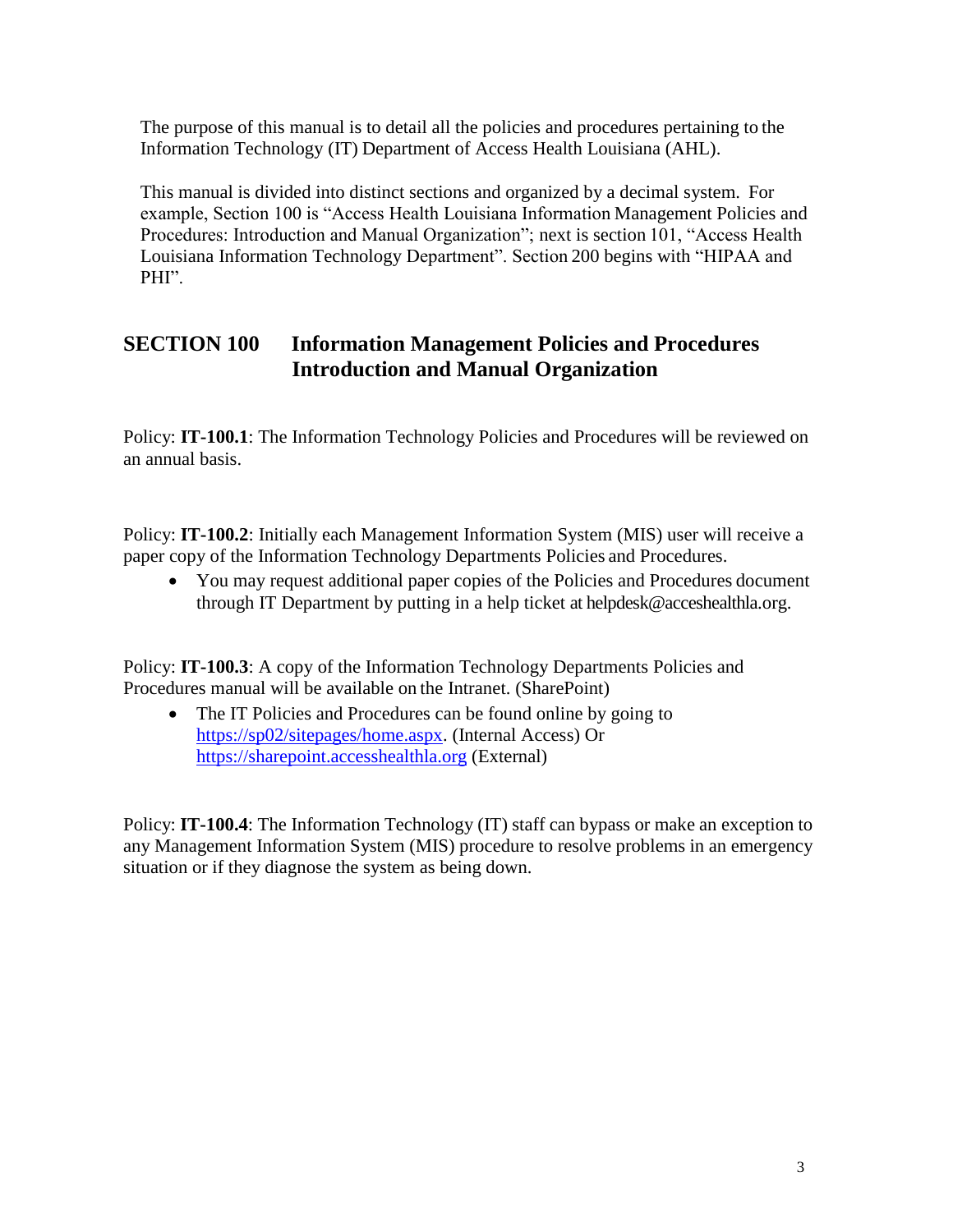#### **SECTION 101 Information Technology**

Access Health Louisiana Information Technology (IT) Department over sees the management of Information Architecture, data integrity, integration design, security, connectivity, support and training with specialized data bases and provides maintenance, application support, general training and reporting.

Per HIPAA legislation, Access Health Louisiana is required to have an active Security Officer. This Security Officer is the IT Manager of the Information Technology Department.

Policy: **IT-101.1**: Information Technology.

Access Health Louisiana IT Department, in its broadest use, is defined as any equipment, network operating systems, site tosite location, applications, data, Protected Health Information (PHI), and any other equipment or data that makes up Access Health Louisiana's Information Systems. Its definition also includes any functionality or integration of itself.

Access Health Louisiana IT Department's purpose is to collect, organize, store, maintain, secure, and present data in schemesto reflect the methodology and diverseness of the organizational values. In doing this effectively, AHL's IT Department will streamline and enhance the capture and flow of AHL's data, information and knowledge and deliver it to individuals and groups engaged in accomplishing work. Further, itwill embrace a diversity of knowledge sources to include databases, web-sites, AHL users, and partners, through relating that knowledge where it resides, while at the same time capturing its content and giving it greater meaning through its relation to other information in the organization.

AHL's IT Department as of 2016 is a multiple platform computer system that is built off of a variety of information systems

A description of the INFORMATION SYSTEMS are listed below:

- 1. State of the act Data Center (Venyu)
- 2. ESI VMWare Server Ver. 5.5 -6
- 3. Window Server 2003-2012
- 4. Linux PBX Phone Server ver. 12
- 5. Cisco Meraki MX64 & MX84 Routers
- 6. HP Switches
- 7. Veeam Backup & Replication Enterprise Plus
- 8. Solar Winds
- 9. Barracuda Firewall
- 10. Cisco AnyConnect
- 11. Microsoft Office 365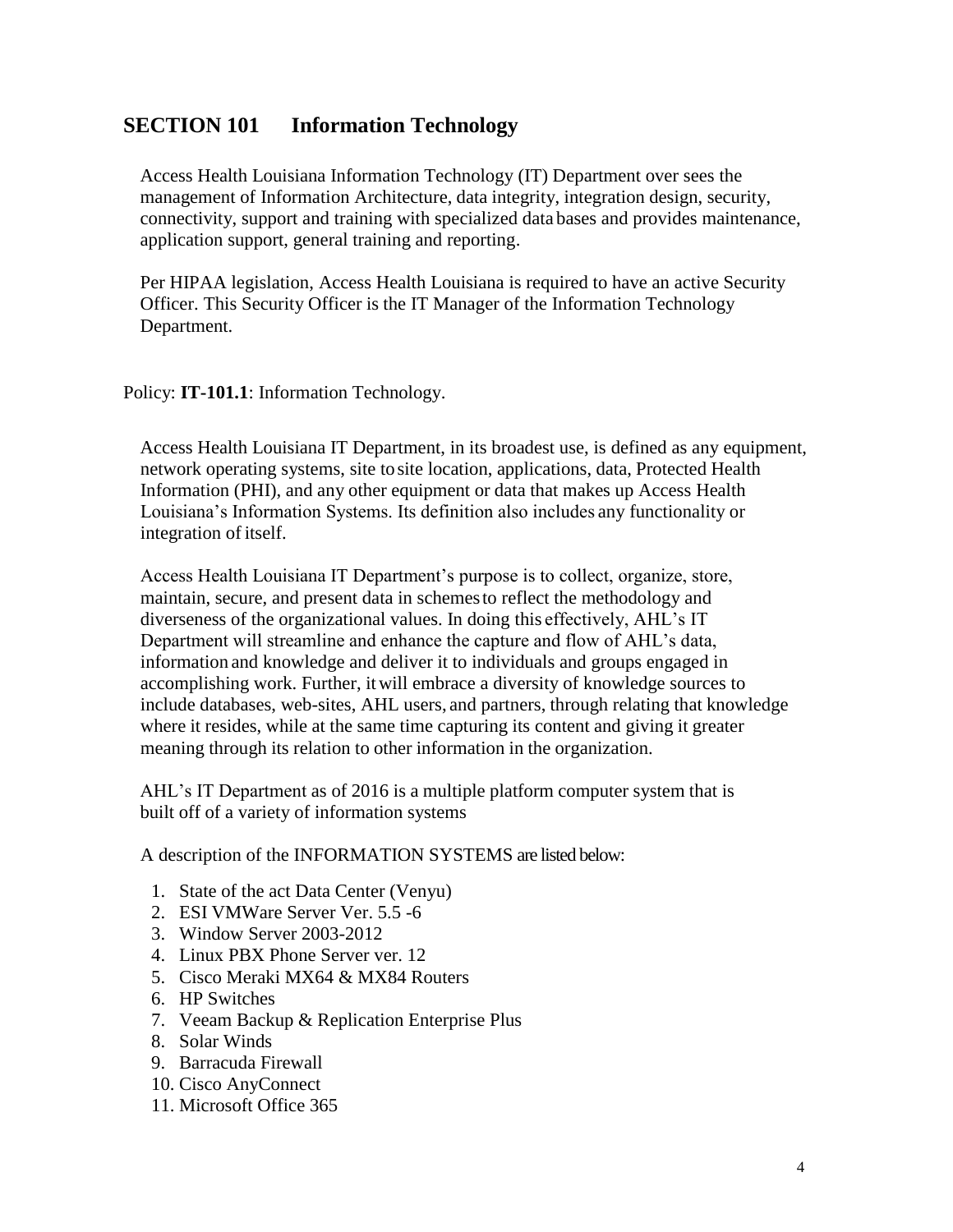- 12. Exchange mail Server
- 13. Window OS 7 & 10
- 14. Desktop Window 7
- 15. Laptop Window 7
- 16. Surface Window 10
- 17. Circuit Fiber and Coax
- 18. Intrusion Prevention System (IPS)
- 19. Intrusion detection System (IDS)
- 20. Netapps Storage (3) Server (NAS)
- 21. Cisco Phone VOIP
- 22. Alarm systems with Camera's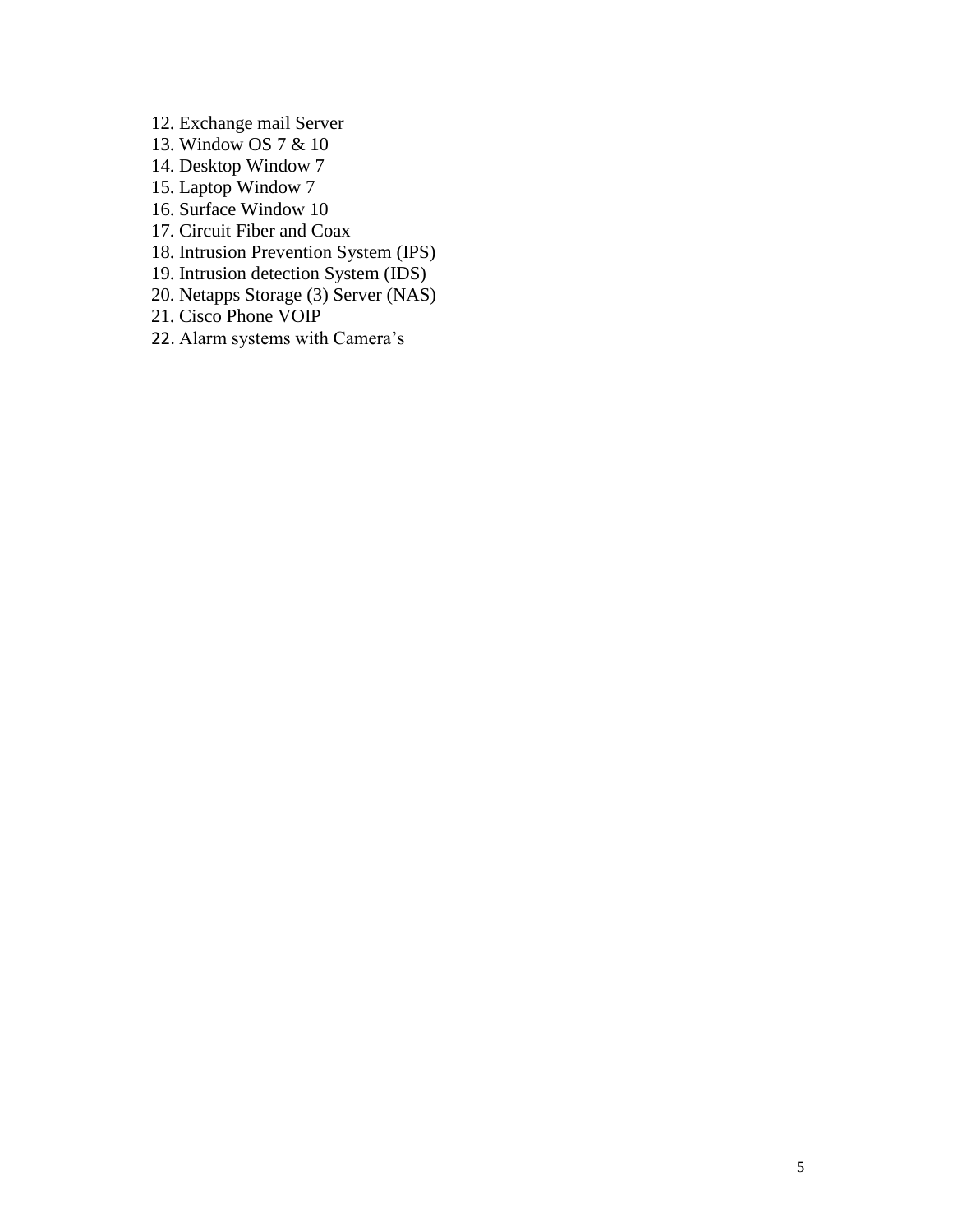## **SECTION 200 The Health Information Portability and Accountability Act and Protected Health Information (PHI)**

- I. The Health Insurance Portability and Accountability Act of 1996 (HIPAA) was signed into law on August 21, 1996 (P.L.104-196). It contains a broad spectrum of legislation that focuses on the following three areas:
	- **Insurance Portability**
	- Fraud Enforcement
	- Administrative Simplification

Insurance Portability and Fraud Enforcement are non-applicable to Information Management Policies and Procedures. Thus, they will not be covered in this manual. The policies and procedures in this section deal only with the security component of HIPAA.

The Administrative Simplification component of the HIPAA legislation implements regulations for standardizing electronic transactions of health care data. It also contains provisions for the Privacy and Security of personal health information. Administrative Simplification applies to all maintained and transmitted forms of personal health information – including paper, electronic, or oral communications.

II. Protected Health Information (PHI) is defined as any individually identifiable health information thatis transmitted or maintained in any form or medium by an entity covered under HIPAA. Basically, this means that any information that would go in the patient's medical record or chart that could be used to identify the patient from a list of other patients with similar information should be considered PHI.

Examples Patient **Protected Health Information** includes the following:

- Name
- **Street Address**
- City
- Country
- Precinct
- Zip Codes
- Names of Relatives and employers
- Date of Birth
- Date of Service
- Telephone number
- Web URL and IP Address
- Biometrics (finger prints, voice prints, iris scan, etc.)
- Fax number
- E-mail address
- Social Security Number
- Medical Record Number
- Health Plan Beneficiary Number
- Account and Chart Numbers
- Certificate / License Numbers
- Vehicle Identification
- Device Identifiers
- Photographs
- And any other unique identifying number, characteristic, or code (whether generally available to the public realm or not)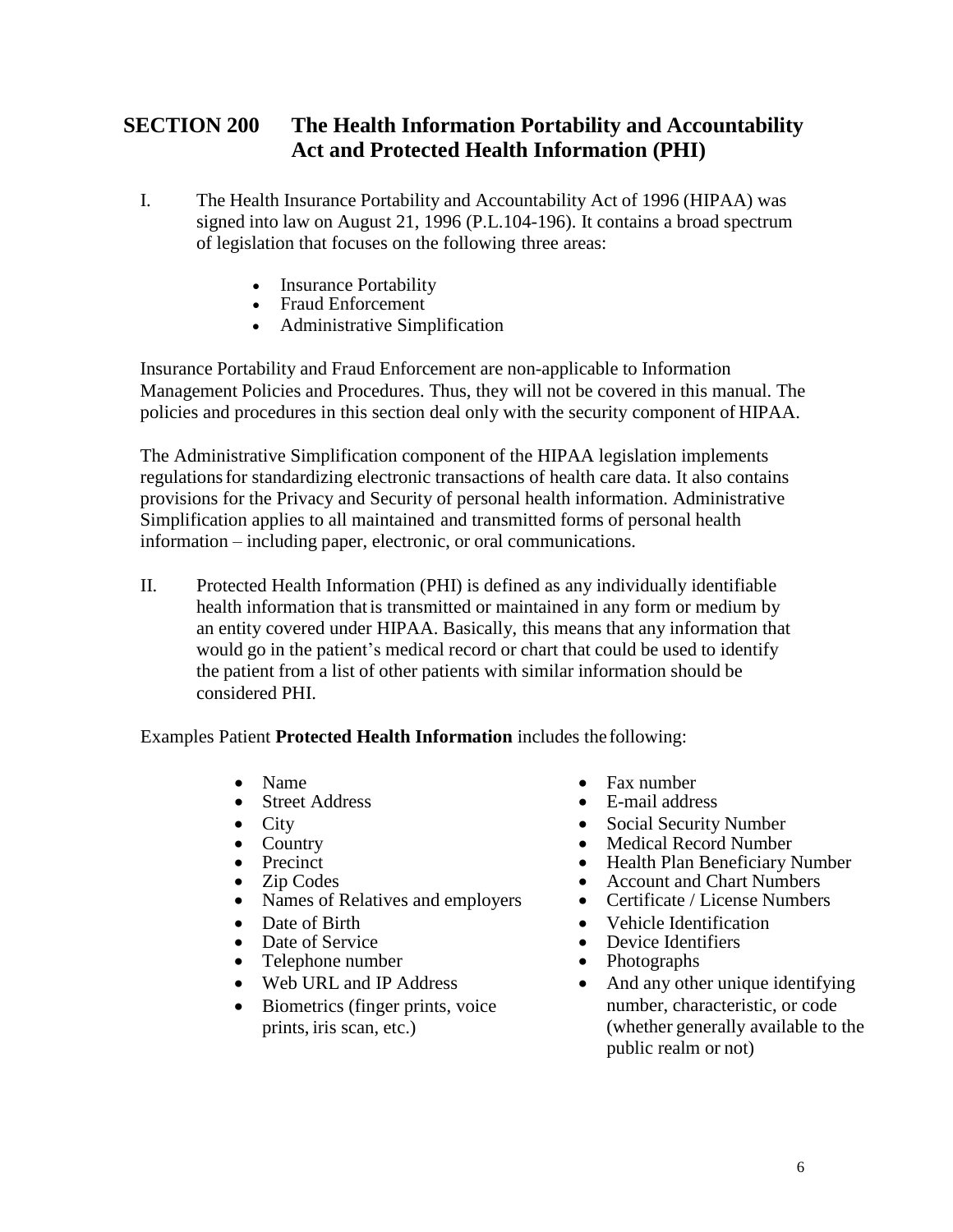There are seven basic provisions governing use of PHI:

- 1. PHI may be used by AHL for purposes of treatment, billing, or operations related to treatment and billing with or without patient consent.
- 2. AHL is required to notify all patients of how PHI is used and to ask all patients for consent to use PHI for any reason (even treatment and billing), but if consent is not granted by the patient, PHI can be used for treatment and billing operations without patient consent.
- 3. AHL is required to obtain patient consent for using PHI for any other reason including marketing, fund raising or solicitation for research studies.
- 4. AHL is required to obtain authorization from the patient prior to release or disclosure of PHI to the patient's designee or other entities.
- 5. If information is being disclosed, AHL will make an effort to disclose only the minimum amount of information necessary to meet the needs of the individual or entity requesting the information.
- 6. AHL is required to De-identify information that will be used for other purposes if consent has not been granted by the patient.
- 7. AHL is required to obtain agreements with any Business Associates who receive PHI that bind the Business Associate to comply with AHL's information practices policies.

Policy: **IT-200.1**: Access Health Louisiana will establish methodologies for monitoring activities related to the privacy and security of protected health information. AHL will audit activities related to the privacy and security of protected health information at regular intervals throughout the year.

- A. Access Health Louisiana will monitor the following:
	- o Use, disclosure and release of protected health information
	- o Access to system and medical records
	- o System maintenance activities
	- o Document storage and disposal activities
	- o Records of each time information is accessed
	- o Records of system maintenance activities
	- o Records of document storage
	- o Hardware and software inventories

Policy: **IT-200.2**: From time to time, patients will ask that AHL receive transfers of their PHI electronically from other providers or payers. Access health Louisiana will make every effort to ensure that the electronic transfer occurs in a secure fashion and that records are maintained securely.

- A. Routine and non-routine transfers of patient information will be treated with the same standards as current electronic medical records are treated.
- B. The practice will develop a methodology along with its vendor for the receipt, transmission and dissemination of electronic health information.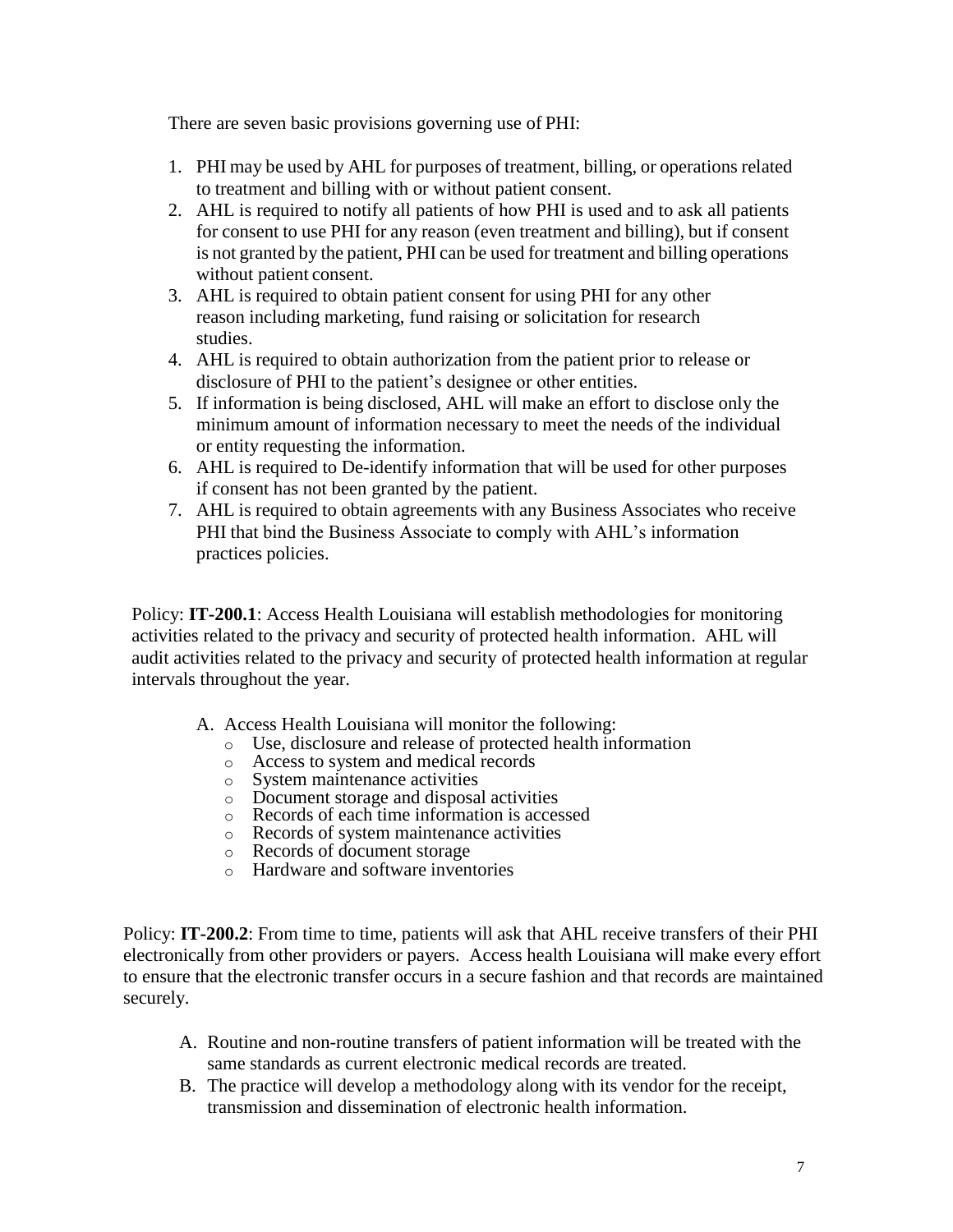Policy: **IT-200.3**: All data transactions that occur through third parties (e.g.: claims) clearinghouses or billing agencies) will be subject to the signature of a chain of trust agreement with those parties before data can be transacted or disclosed.

- A. AHL's attorneys will develop a "chain of trust" contract for the practice and its third-partycontractors. This is a contract in which the parties agree to electronically transmit data and protect the transmitted data in ways compliant with HIPAA security standards.
- B. All third-party contractors to whom protected health information is transmitted electronically will be required to sign chain of trust agreements. This agreement does not include referring physicians or hospitals that use data for the treatment or billing for treatment of the patient.
- C. Contracts will be kept on file in central files. Contracts will be reviewed every three years along with other administrative safeguards.
- D. Once a year, in order to monitor compliance with the agreement, the security officer of AHL will contact all chain of trust partners of the practice and ask them to confirm that data being transmitted is secure and that their data practices are HIPAA compliant. Confirmation could include obtaining copies of certification of security practices of the chain of trust partner but it will be left to the discretion of the AHL security officer to determine sufficient compliance with the chain of trust agreement.

Policy: **IT-200.4**: Access Health Louisiana will take reasonable steps to limit the use of disclosure of Protected Health Information.

This policy does not apply to disclosure requests from referring physicians or healthcare providers who are treating the patient, the individual who is the subject of the information, standard HIPAA transactions, Department of Health and Human Services (DHHS), and law enforcement officials and other uses or disclosures required by law.

- A. Access to protected health information and the type of information available will be limited to the AHL users who need the information to conduct their work duties. The securityplan contains a list of AHL user job descriptions and levels of access to information.
- B. Routine or recurring requests from payers (for example: requests for chart notes or prepayment reviews) will have limited information released and it will be restricted to the service in question.
- C. Non-routine requests will be handled by requiring the releasing party to use the following criteria to determine the amount of information that needs to be released:
	- Is the information required to support a claim or receive payment?
	- If information is not released, will it delay quick, effective treatment?
	- Is releasing the information consistent with professional standards of protecting the unnecessary sharing of patient information?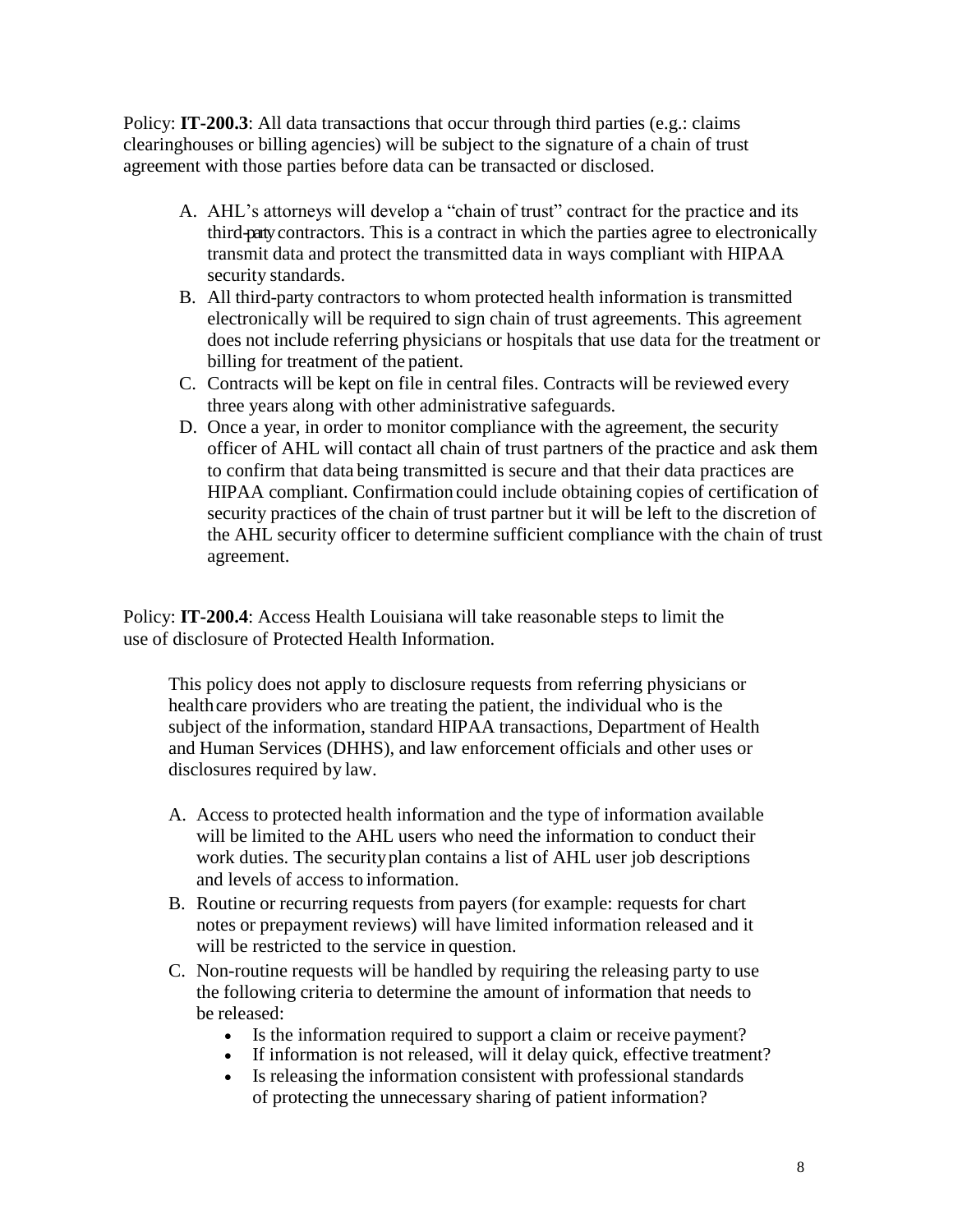- D. The judgment of the party requesting the information may be relied upon to determine the minimum amount of information necessary for its purpose, in certain circumstances. If the requestfor information is made by a public official or agency, another provider or representative from a payer or a medical researcher, with appropriate documentation from an Institutional Review Board must be provided, then the exact information being requested, can be released to them.
- E. Any information released in this manner will be subject to verification of the identity of the person requesting the information. Identity can be verified by asking for written requests on company letterhead or request in person with appropriate corporate identification.

Policy: **IT-200.5**: All Protected Health Information being used for any purpose other than treatment, billing or operations related to treatment and billing, the information will be "de-identified" by removing all information that could distinguish the individual's record from a group of records.

- A. The patient's name, address, diagnosis, chart notes, lab results, treatment plan, insurance or financial information are all considered protected health information. All of these elements appearing together could be used to identify a patient.
- B. The AHL manager will have the responsibility of determining the information on a report that could reasonably be used to identify an individual.
- C. Any information that can uniquely identify the patient will be removed from data printouts or reports. (For example: a report to analyze treatment patterns by market could contain zip codes and diagnoses but not patient address or names)
- D. Patient address information can be used for newsletters and for contacting the patient prior to an appointment but will not be used for targeted marketing activities. (For example: the practice could send out quarterly newsletters to its entire patient base but the practice could not develop and send marketing materials to patients who have had a specific treatment plan for a hip injury, unless the patients indicate that they would like to receive such targeted materials on their consent forms)

Policy: **IT-200.6**: Any Access Health Louisiana user who attempts to bypass such practices as outlined in policies IT-200.1 through IT-200.5 will be subject to disciplinary action up to and including possible termination of employment. In the case of a nonemployed AHL user, access to AHL will be locked- out.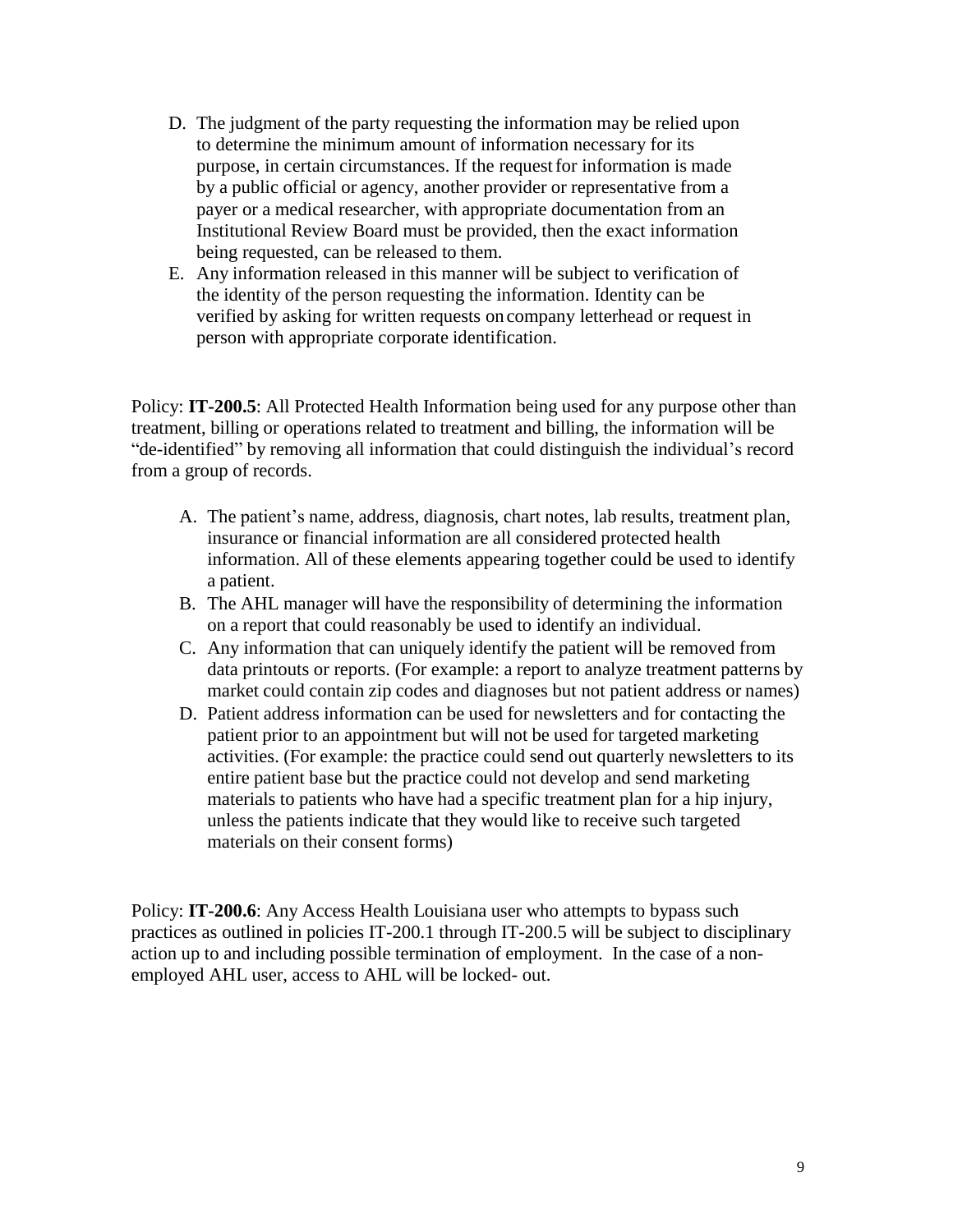### **SECTION 300 Access Health Louisiana Users: Creations of Accounts, Training and Terminations**

To insure a proper understanding of computer and security policies and procedures AHL is requiring all AHL users to attend various computer use, application use, and security training sessions.

- A. Computer Use Training This will cover general training on general PC and Laptop use, Windows use, and other Network Operating System services. This will also cover training on acceptable PC and Laptop use.
- B. Application Use Training This will cover training on the applications that will be made available for the AHL user by the AHL Information Technology Department. The AHL user will also be trained on the proper method / methods of communicating new requests and system problems to the Information Technology Department.
- C. Security Training This will cover training on Computer, Email, and Internet Security. The Access Health user will also be trained on acceptable PC and Laptop use as it pertains to security.

Policy: **IT-300.1**: AHL users must fall within one of the following AHL user categories to be given access to AHL. (1) Any authorized employee type as defined in the Access Health Louisiana Human Resources Manual. (2) Board members, unless an exception is made by the IT department in conjunction with the Director of Human Resources.

Policy: **IT-300.2**: AHL is requiring all AHL users and consultants to sign an agreement of confidentiality to prevent unauthorized disclosure of sensitive business and technical information including but not limited to work in progress, work planned concepts, knowhow and trade secrets specifically relating to health care and health care information systems.

- A. Employees. As a condition of employment, Access Health Louisiana will require all employees to sign a separate document entitled Access Health Louisiana Confidentiality Agreement. The term "Employee" refers to all full and part-time employees including but not limited to: temporary, contract, volunteer, and student personnel.
- B. Information Management and Telephony Consultants. All external Telephony and Information Systems Consultants may be required to sign a separate document entitled Access Health Louisiana Confidentiality Agreement. The term "Telephony and Information Systems Consultants" includes but is not limited to integrators, programmers, hardware and software technicians, telephone system technicians, and Internet carriers, with the exception of circuit providers. The Chief Executive Officer (CEO) or designee may waive this requirement on a vendor by vendor basis.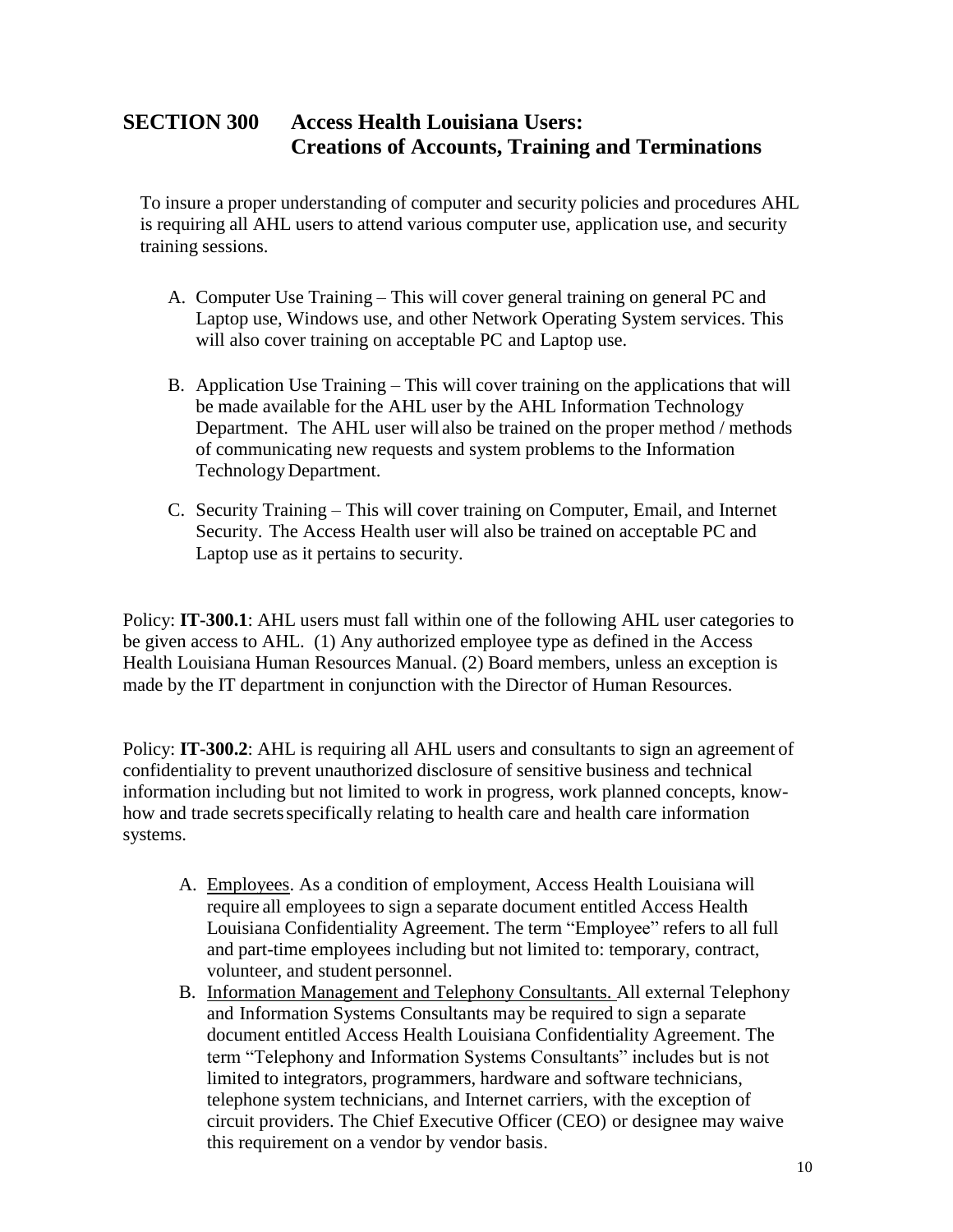C. Financial and Business Consultants. All external Financial and Business Consultants who have the possibility of coming in to contact with any technical, strategic, and marketing plans, financial reports, projections, production figures, capacities, detailed technical information and processes, business and financial information on contracts, supply arrangements, patient volumes, clinical and demographic patient information, information contained in tax returns, or financial statements may be required to sign a separate document entitled Access Health Louisiana Confidentiality Agreement. The term "Financial and Business Consultants" includes but is not limited to grant, marketing, strategic, and special project consultants, attorneys, auditors, or any other agency or person that comes into contact with any of the aforementioned information. The Chief Executive Officer (CEO) or designee may waive this requirement on a consultant by consultant basis.

Policy: **IT-300.3**: An Employee Action Communication Form must be completed by the AHL user's supervisor, before a AHL user account can be created for an authorized full or part time employee, temporary employee, contractor, volunteer, student, board member or other personnel

- There is a two-day timeframe for each AHL user account creation. Insure the form is completed at least 2 days before the action date.
- You can find this form by going to [http://sharepoint.accesshealthla.org](http://sharepoint.accesshealthla.org/) website

Policy: **IT-300.4**: AHL will require all users to attend initial computer use, application use, and security training sessions before receiving access codes or passwords to AHL. The users will include, but not limited to, any authorized full or part time employee, temporary employee, contract volunteer, student, board member or other personnel accessing AHL from either an external or internal console

Policy: **IT-300.5**: New or Current AHL users are required to complete AHL training.

- A. All AHL users will be required to attend compliance training when offered. To signify completion of training, all participants must complete a post-test and sign the attestation of attendance and compliance agreement. (ex. Sign on the computer and print).
- B. All new AHL users will be required to complete the security training sessionswithin fifteen (15) days of employment. To signify completion of training, all participants must complete the post-test and sign the attestation of completion and compliance agreement.
- C. Compliance training will be ongoing and continued participation is required. Training may occur in staff meetings, via newsletters, e-mails, bulletin boards, or online.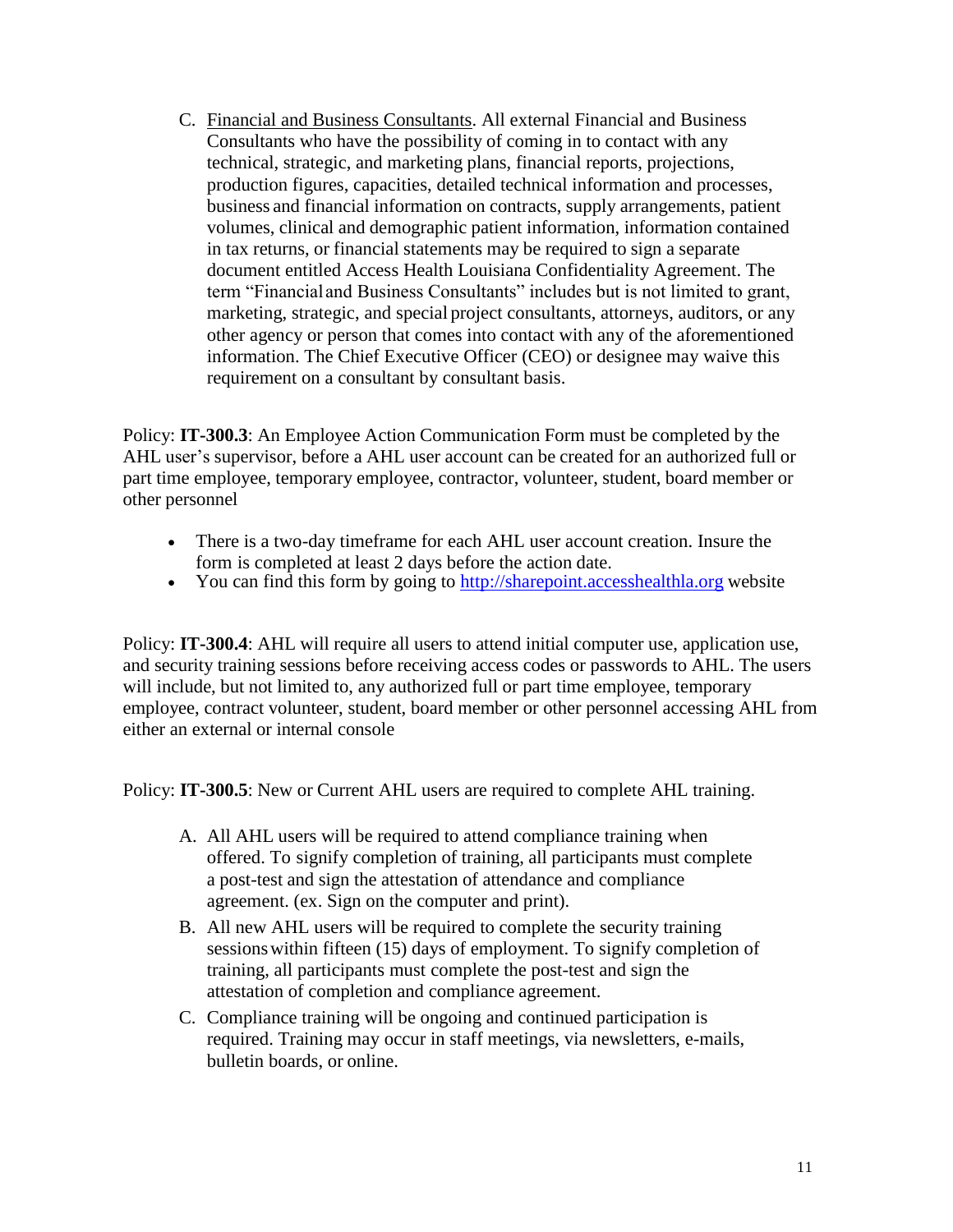Policy: **IT-300.6**: IT Department must be directly notified by Supervisors, 24 hours before a AHL user's planned termination or resignation. In the case of an unplanned termination, IT must be directly notified by the end of the day that the termination takes place. An Employee Action Communication form will have to be completed to communicate this termination. Furthermore, it is the responsibility of IT to disable or lockout access to AHL.

• You can find this form by going to [http://sharepoint.accesshealthla.org](http://sharepoint.accesshealthla.org/) website

Access Health Louisiana has implemented Virtual Private Networking (VPN) or remote accessto allow AHL users to connect to AHL from AHL authorized computer.

Policy: **IT-300.7**: Remote access and the installation and continuation of use of AHL owned software on a AHL user's home personal computer or laptop will be subject to a separate document entitled "Conditions for installation of Access Health Louisiana owned software on a privately owned computer".

Policy: **IT-300.8**: Any AHL user who participates or attempts to bypass such practices as outlined in policies 300.1 through 300.7 will be subject to disciplinary action up to and including possible termination of employment. In the case of a non-employed AHL user, access to AHL will be locked- out.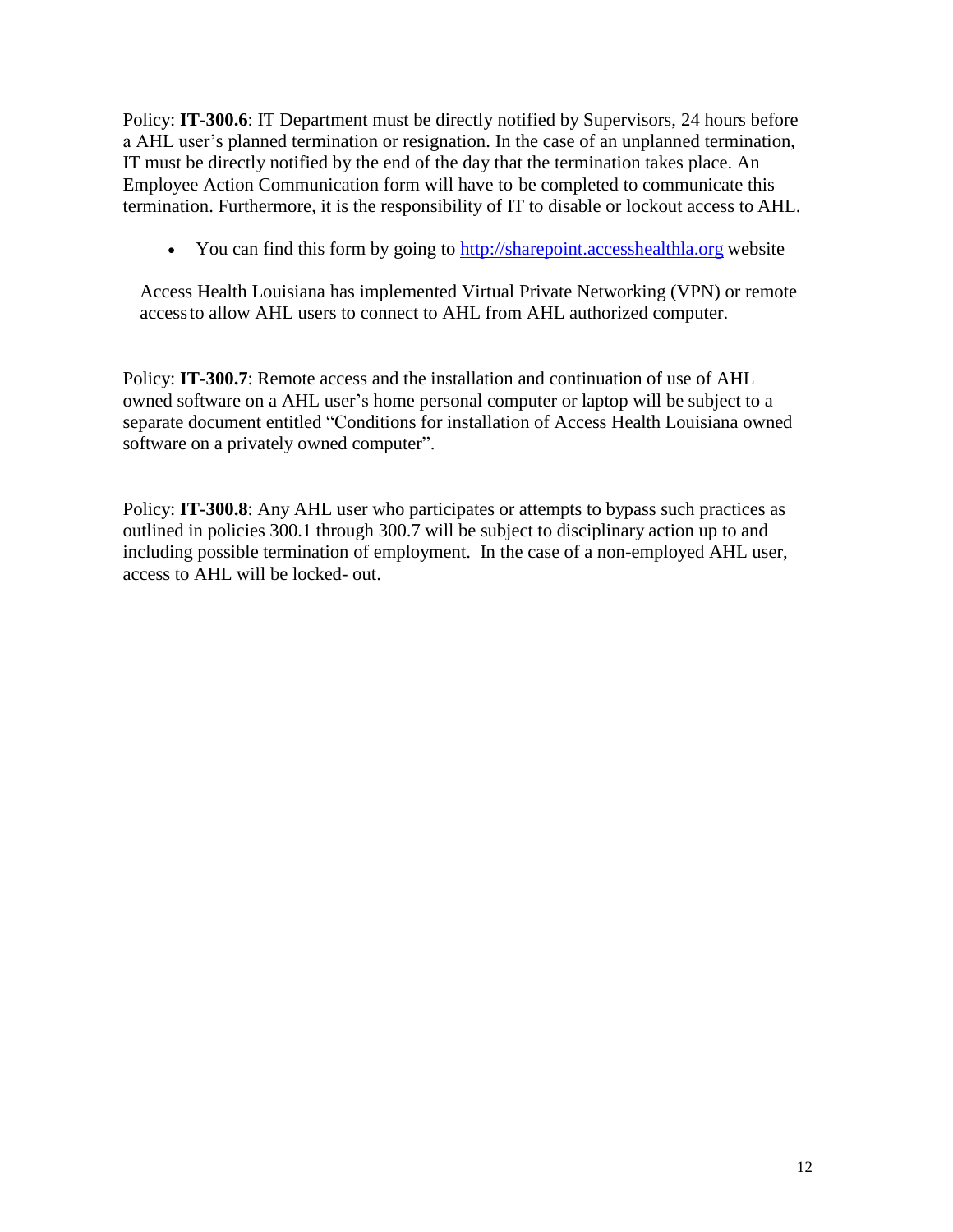### **SECTION 400 Security and Risks: Access Health Louisiana Users**

- A. An AHL user is defined as any authorized full or part time employee, temporary employee, contract, volunteer, student, or board member accessing AHL from either an external or internal console.
- B. User authentication security is defined as any measures utilized to accurately authenticate and identify authorized and unauthorized users of equipment, data, or network systems. It is also defined, for convenience within this manual, as any policy or procedure relating to authenticating and identifying authorized users.
- C. AHL's User Authentication Security risks are passwords, user accounts, and any other method of accurately authenticating and identifying authorized users. An acceptable User Authentication Security design will prevent unauthorized access from a breach of security originating from easilyguessed passwords, password or account sharing, and password or account hacking.
- D. To prevent and counteract account password hacking or cracking, AHL automatically prompts users to change their password after a given duration of days (this process cannot be bypassed), further it will not allow users to change their password to one that has been used during the past several changes. AHL locks out an account after several inaccurate authentication attempts; this lockout exists for a given amount of time.

Policy: **IT-400.1**: AHL Systems have a password complexity requirement for all passwords used by AHL Users:

- A. Passwords must be at least 10 characters long.
- B. Passwords may not contain your AHL username, any part of your full name, birth date, or social security number. (ie: jsmith000 is not acceptable)
- C. Passwords must contain characters from at least three of the following four categories:
	- Upper case letters  $(i.e.: A, B, C, \ldots, Z)$
	- Lower case letters  $(i.e.: a,b,c,...z)$
	- Numbers (i.e.:  $0, 1, 2, \ldots, 9$ )
	- Punctuation marks and other symbols  $(i.e.: \, l, \mathcal{Q}, \#, \mathcal{S}, \mathcal{W}, \ldots)$ , etc.)

Policy: **IT-400.2**: AHL Voicemail has a password complexity requirement for all passwords used by AHL users on all telephone voicemail systems (including office phone voicemail, cell phone voicemail, and all other voicemail telephony systems):

- Passwords must be at least 4 to 6 numerals long
- Passwords must not contain your telephone extension or any part of a Access Health Louisiana phone number.
- Passwords must not have more than 2 repeating numbers (i.e.: 1110 or 1111 are not acceptable) and must not have more than 2 numbers in consecutive order (i.e.: 1231, 1234 and 9876 are not acceptable.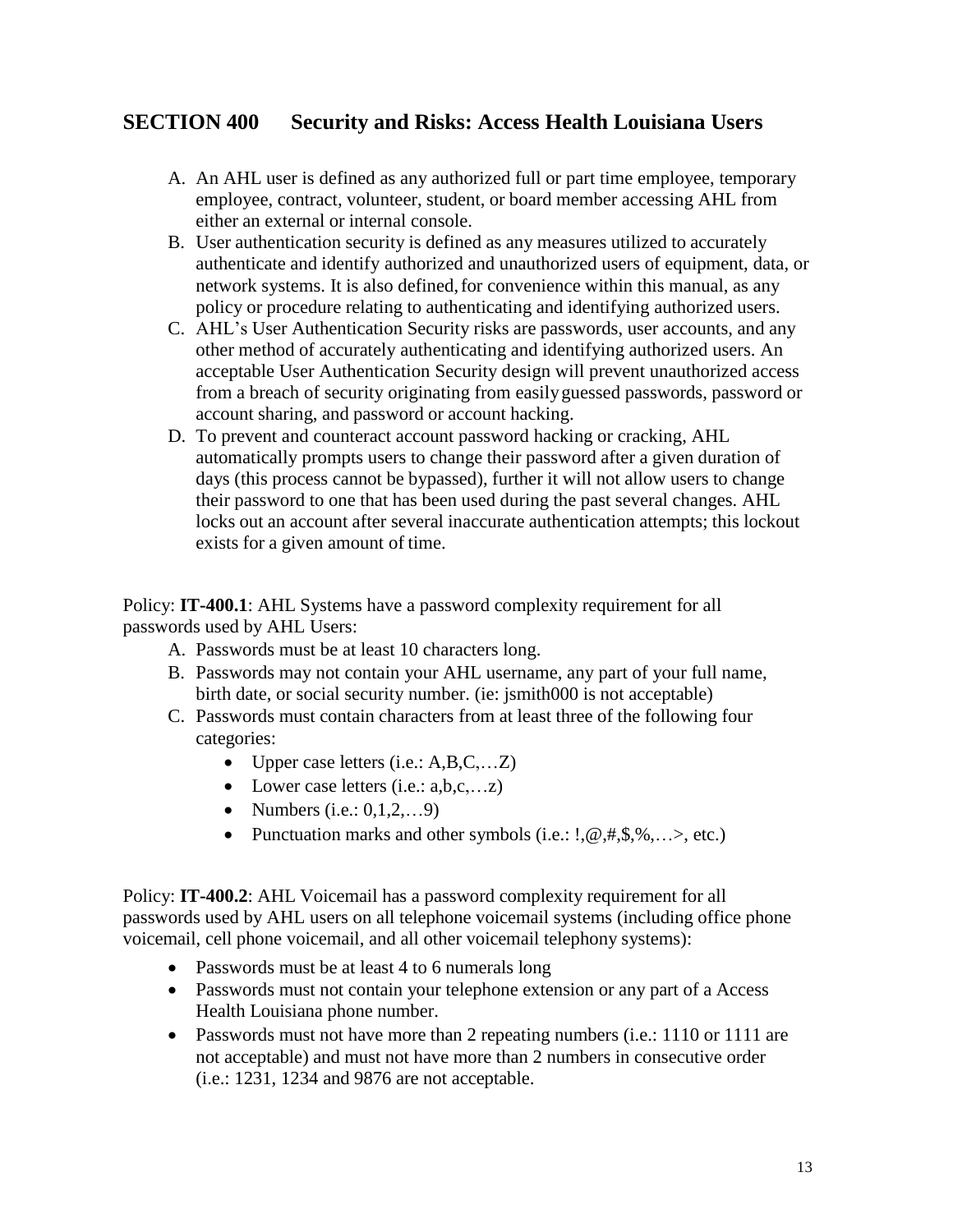Policy: **IT-400.3**: AHL automatically requires users to change their passwords every 60 days. AHL will prevent users from using their past 5 (five) passwords.

Policy: **IT-400.4**: AHL will implement systems that automatically lock AHL user sessions within a maximum 5-minute timeline of inactivity. If this timeline is seen to disrupt efficiency, some other type of authentication method will need to be implemented after evaluation (i.e.: proximity or biometrics).

Policy: **IT-400.5**: AHL will implement systems that prevent users from logging on after business hours and during weekends. Exceptions to the policy will only be given on an as needed basis.

> • Requests for exceptions will need to be submitted to the IT department at least 2 days in advance, by the user's direct supervisor.

Policy: **IT-400.6**: AHL users who use Any Electronics devices that contain AHL information must password protect them when not in use.

Policy: **IT-400.7**: AHL has implemented systems that lockout accounts after a maximum of 3 (three) inaccurate authentication attempts. This lockout exists for a maximum duration of 1 (one) hour unless overridden by an IT staff member.

Policy: **IT-400.8**: Passwords that are used to access any AHL service, device, or computer, whether owned or not owned by Access Health Louisiana, that contains Access Health Louisiana data falls under the category of "confidential information" as defined in a separate document entitled Access Health Louisiana Confidentiality Agreement. As such, AHL users will not store any of their passwords in any way, other than through memorization. Inappropriate examples of storing passwords are recording a password in a personal notebook, wallet, purse, or posting a password on a monitor, under a keyboard, etc.

Policy: **IT-400.9**: AHL users will not divulge their authentication code or password to anyone, including their supervisor, unless requested by an IT staff member or with written permission from IT.

Policy: **IT-400.10**: AHL users will not divulge any *user name, password, PIN, building alarm code, or other secret code including but not limited to modem, telephone numbers and TCP/IP addresses* to any person over a telephone, cell phone, or other telephony device, unless prior approval has been granted (per each assistance) by the IT department. If any person calls and asks for any of the aforementioned information over a telephone, cellphone, or other telephony device the AHL user will refer them to call Access Health Louisiana Information Technology Department at (985)785-5800.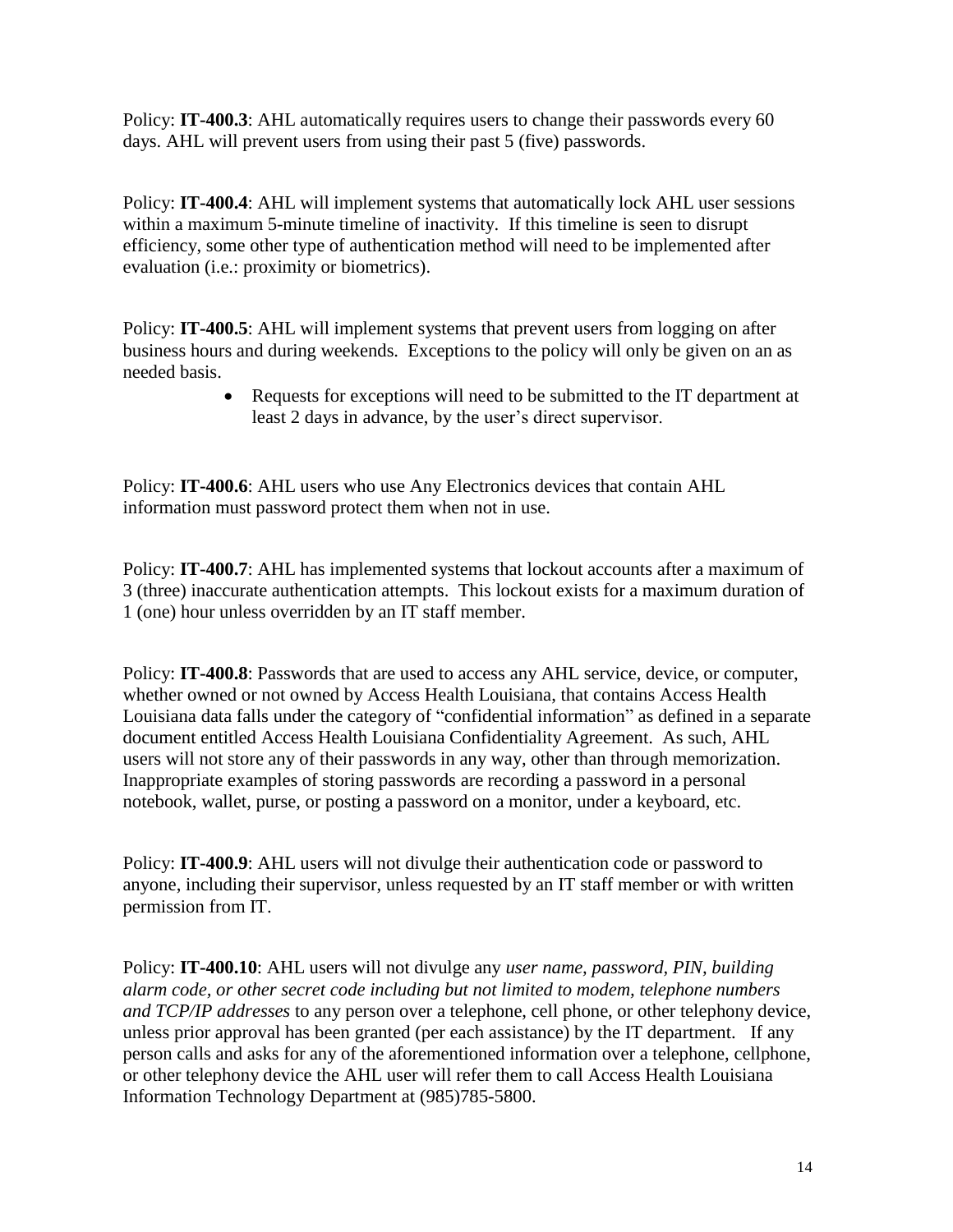Policy: **IT-400.11**: All AHL Users are required to log off of terminals before leaving them unattended for any length of time. At no time is a AHL user allowed to log on using another AHL user's password.

Policy: **IT-400.12**: Patient, family members, patient representatives or AHL user family members are prohibited from viewing data in the system or gaining access to AHL Network Systems, under any circumstances.

Policy: **IT-400.13**: AHL users are prohibited from installing software on any AHL computer, workstation, server or device without expressed permission from an IT department staff member. The only users who are authorized to install software without permission are those employees within the IT Department. Software that was not authorized by the IT department, if found on a AHL owned computer, will immediately be uninstalled.

Policy: **IT-400.14**: AHL users are prohibited from installing and/or playing games on AHL technology devices.

Policy: **IT-400.15**: AHL users are prohibited from downloading applications or programs off of the Internet using AHL technology devices. Though it is noted however, the downloading of *data files* (i.e. PDF files, Word Processing Files, Sound Files, etc.) are not considered applications or programs within this manual.

Policy: **IT-400.16**: AHL users are prohibited from participating in the use of or installing of software to be used with file, movie, video, or music sharing networks. Examples of file, movie, video, and music sharing networks are Napster, Kazaa, and Morpheus. If file, movie, video, or music sharing software is found on a AHL owned computer – the software will immediately be uninstalled, unless authorized by the IT Manager.

Policy: **IT-400.17**: AHL users are prohibited from participating in the use of or installation of software to be used with any instant messaging or chat service, unless organizationally implemented as an IT service. For instant messaging to be implemented organizationally it must be proven to be secure and auditable. Examples of instant messaging and chat services are AOL Instant Messenger, MSN, ICQ, and IRC. If instant messaging or chat service software is found on a AHL owned computer – the software will immediately be uninstalled.

Policy: **IT-400.18**: AHL users are prohibited from the transport of AHL information using any free email service or any third party email account, unless otherwise approved by the IT Manager. Examples of free email services are Hotmail, Juno, Yahoo, etc. An example of a third party email account would be your personal home email. The only email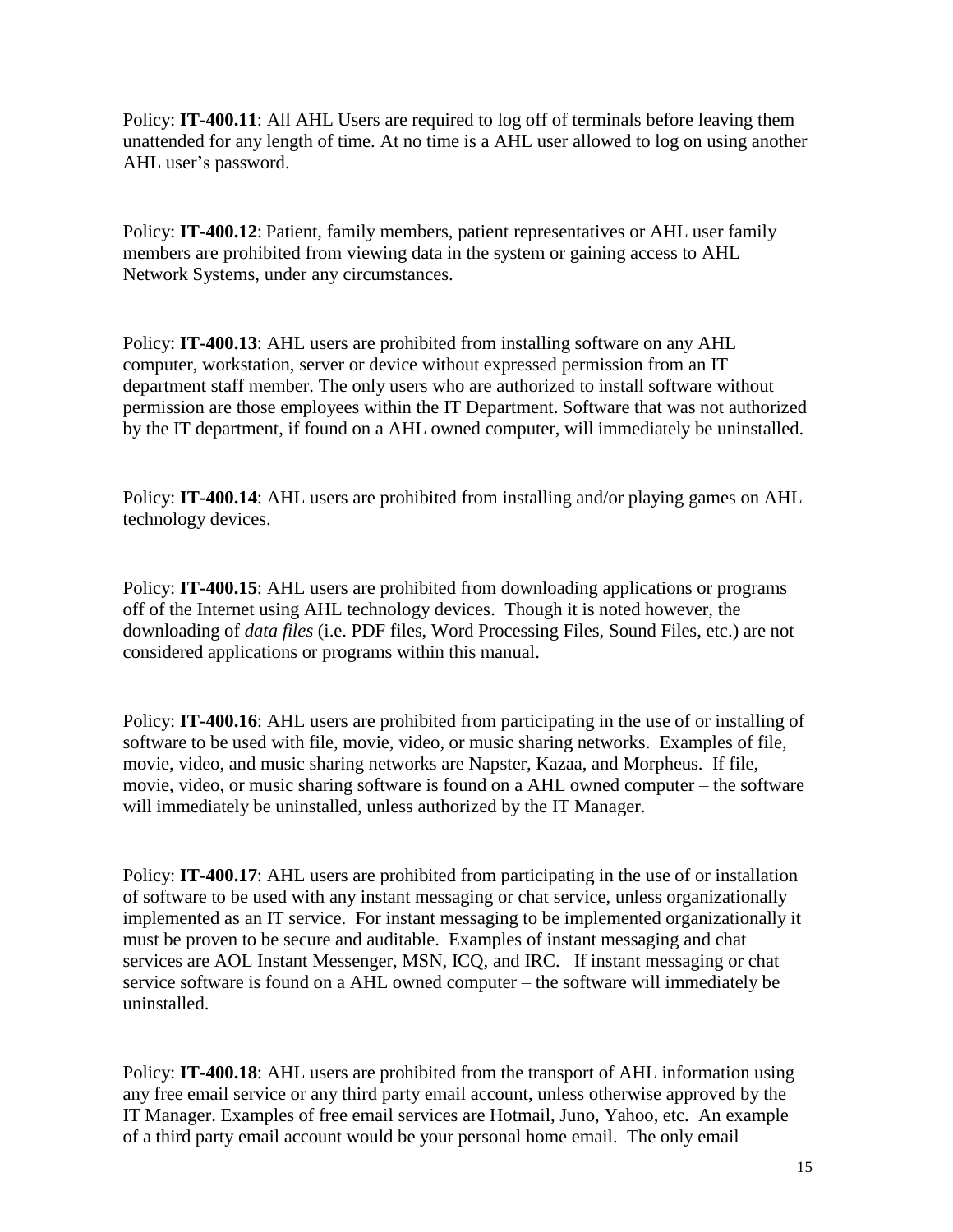services that are available for the transmission of AHL information are email services provided to users by Access Health Louisiana' Information Technology department. If free or third party email access software is found on a AHL owned computer – the software will immediately be uninstalled.

Policy: **IT-400.19**: AHL users are prohibited from emailing or attaching to an email, any form of information containing a patient's Name, Address, Date of Birth, Date of Service, Telephone number, Fax number, E-mail address, Social Security Number, Account Number, Certificate / License Number, Vehicle Identification number, photograph, biometric information, or any other type of Protected Health Information.

Policy: **IT-400.20**: AHL users are prohibited from accessing, causing to be accessed, or creating the possibility of accessing any system, equipment, or data that they are not authorized to use.

Policy: **IT-400.21**: AHL users are prohibited from searching for, displaying, printing, creating, buying, selling or distribution of pornography, using any portion of AHL.

Policy: **IT-400.22**: AHL users are prohibited from the bypassing of proper identification by logging on to any AHL system as someone else. AHL users are not allowed to share accounts, in any form.

Policy: **IT-400.23**: Non-AHL users are prohibited from access to the AHL networking infrastructure.

A. Non-AHL users are defined as any person who does not have direct access to AHL or who does not have an individual AHL account. Examples of non-AHL users are Drug Reps, vendors, and janitorial staff.

Policy: **IT-400.24**: AHL are prohibited from installing or connecting any type of hardware to any portion of AHL unless written permission has been granted from the IT department.

Policy: **IT-400.25:** AHL users faxing out going documents must use a cover sheet that clearly details a security disclaimer. The cover sheet must not contain any type of Protected Health Information.

- AHL users will take care to insure faxed documents are only received by the intended recipient(s). Reasonable methods of insuring this are:
	- o Double-checking fax numbers
	- o Keeping a fax number "cheat sheet" near the fax machine
	- o Calling the intended recipient to insure the fax arrived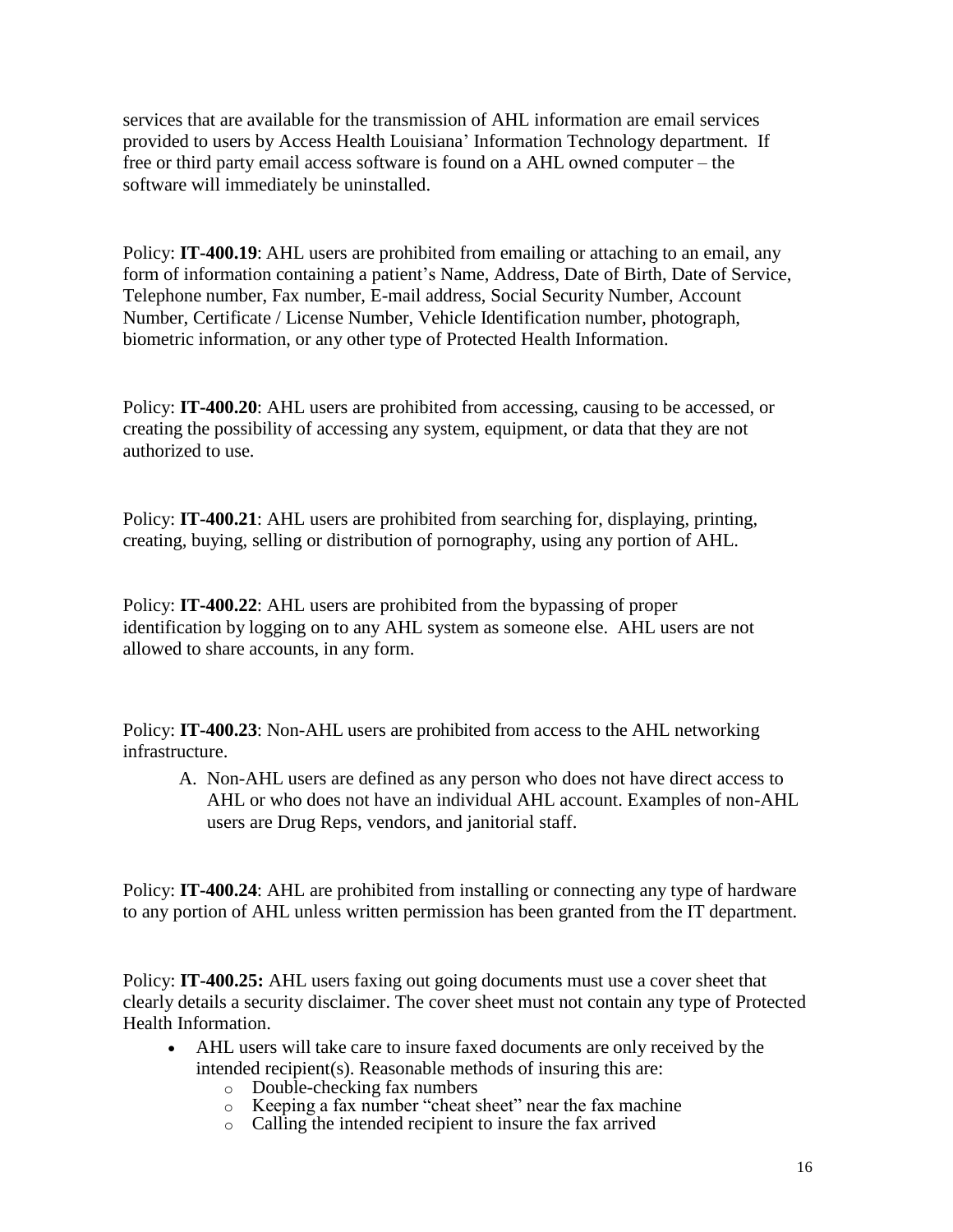AHL licenses the use of computer software from a variety of outside companies. AHL does not own this software or its related documentation and unless authorized by the software developer, does not have the right to reproduce it except for backup purposes. According to applicable copyright law, persons involved in the illegal reproduction of software can be subject to civil damages and criminal penalties.

Policy: **IT-400.26**: AHL users will use software only in accordance with the license agreements.

Policy: **IT-400.27**: AHL users learning of any misuse of software or related documentation are required to notify their supervisor or the IT department immediately.

Access Health Louisiana implemented a Helpdesk system to track AHL user's computer, telephone, cell phone, long-distance, and pager requests. This system was designed to make use of standardized incident subjects (i.e.: E-time, ADP, Medic, Telephone, and Time Clocks). Given the Service Level Agreement (SLA) or priority per each user, center, or standardized support subject, the system emails or messages IT personnel via their cell phones. Automatically based on the SLA is an expected resolution time frame. This resolution time can vary based on workflow and other projects.

Policy: **IT-400.28**: AHL users needing to communicate an incident or new request to the Information Technology Department will use the Helpdesk system.

- A. Each new AHL user will receive an initial training on the proper use of the Helpdesk.
- B. An AHL Helpdesk manual can be found online by going to [https://Sharepoint.accesshealthla.org](https://sharepoint.accesshealthla.org/) website.
- C. AHL users may request a paper manual by entering an incident into the helpdesk system.
- D. If the Helpdesk is unavailable due to a system problem, then please contact the IT Department by calling (985) 785-5859.
	- If no one answers your call will go to the next available technician

Policy: **IT-400.29**: Any AHL user who participates or attempts to bypass such practices as outlined in policies 301.1 through 301.28 will be subject to disciplinary action up to and including possible termination of employment. In the case of a non-employed AHL user, access to AHL will be locked- out.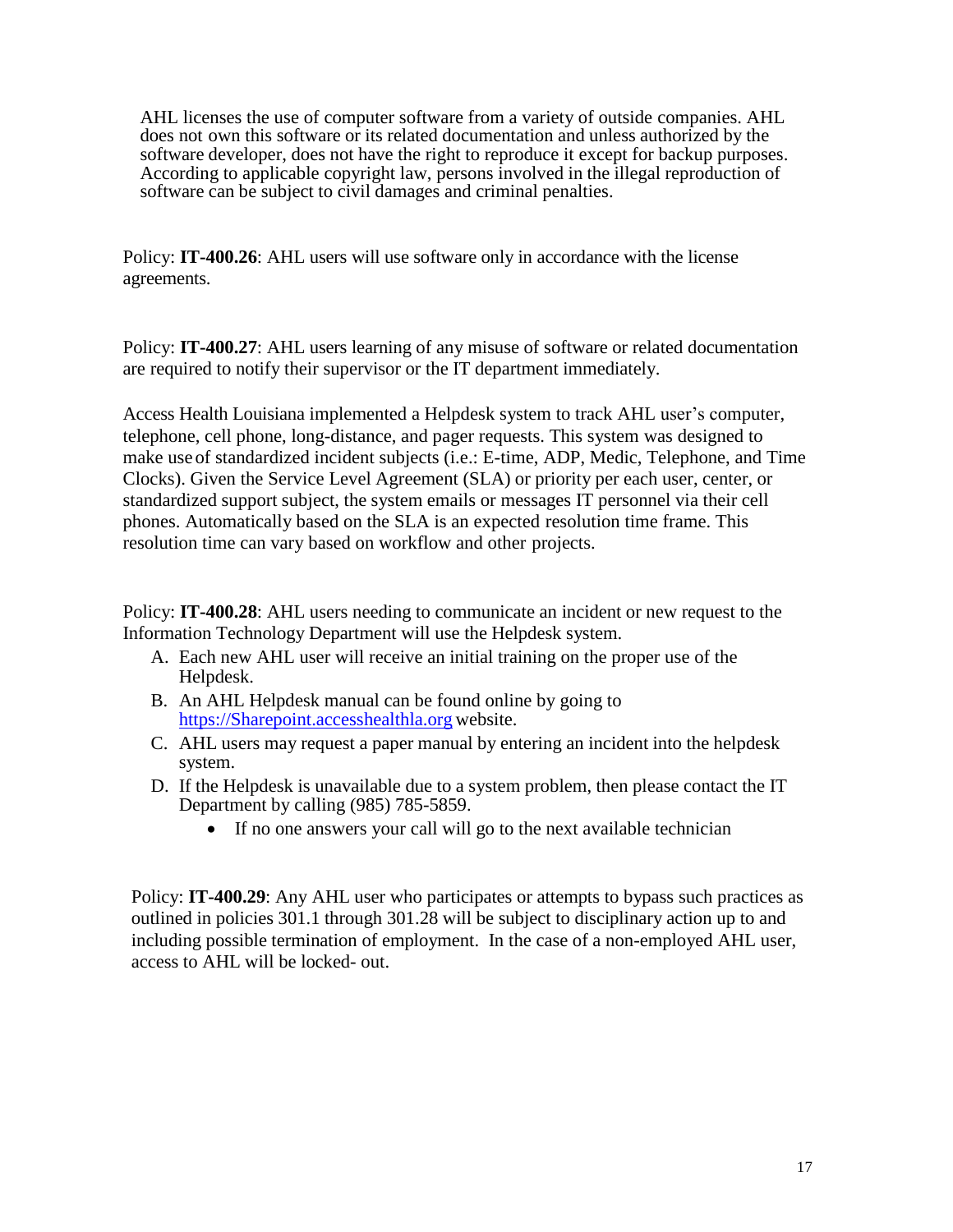#### **SECTION 410 Security and Risks: Access Health Louisiana Users**

AHL's Datacenter(Venyu) physical security risks are building security, server rooms, network equipment, and Wide Area Network (WAN) provider connectivity equipment. Physical security begins with locking server and network equipment room doors and having office security systems.

Policy: **IT-410.1**: Only employed AHL users shall receive keys, codes, or pass phrases to building alarm systems and perimeter door locks.

Policy: **IT-410.2**: AHL users having received keys, codes or pass phrases to building alarm systems and perimeter door locks will not bypass proper identification by swiping or coding in as someone else. AHL users are prohibited from sharing their building alarm system and perimeter door lock keys, codes, or pass phrases, in any form.

> • In the event that an authorized person has forgotten their keys, codes, or pass phrases to a building alarm system or perimeter door lock – they are to use the public entrance.

Policy: **IT-410.3**: Employee only entrances or back door perimeter door locks must remain locked at all times.

Policy: **IT-410.4**: AHL will make every effort to ensure that there are physical safeguards in place to protect data from inadvertent or illegal access.

- A. Receipt of any diskettes, tapes or other forms of media that contain Protected Health Information (PHI) will be noted in the AHL information management inventory. Information will be transferred to the practice system in a timely fashion (within 10 days) and materials used for transmission of information will be destroyed.
- B. Removal of hardware and software from any AHL site that might contain protected health information is prohibited.
- C. AHL will keep a log of system maintenance procedures and verify the identification of any maintenance personnel not known.
- D. Workstations will be placed in secure areas where monitors are not easily viewed by patients or unauthorized personnel.
- E. All visitors to the practice for reasons other than treatment will be asked to sign in and verify their identity before being allowed to enter secure areas.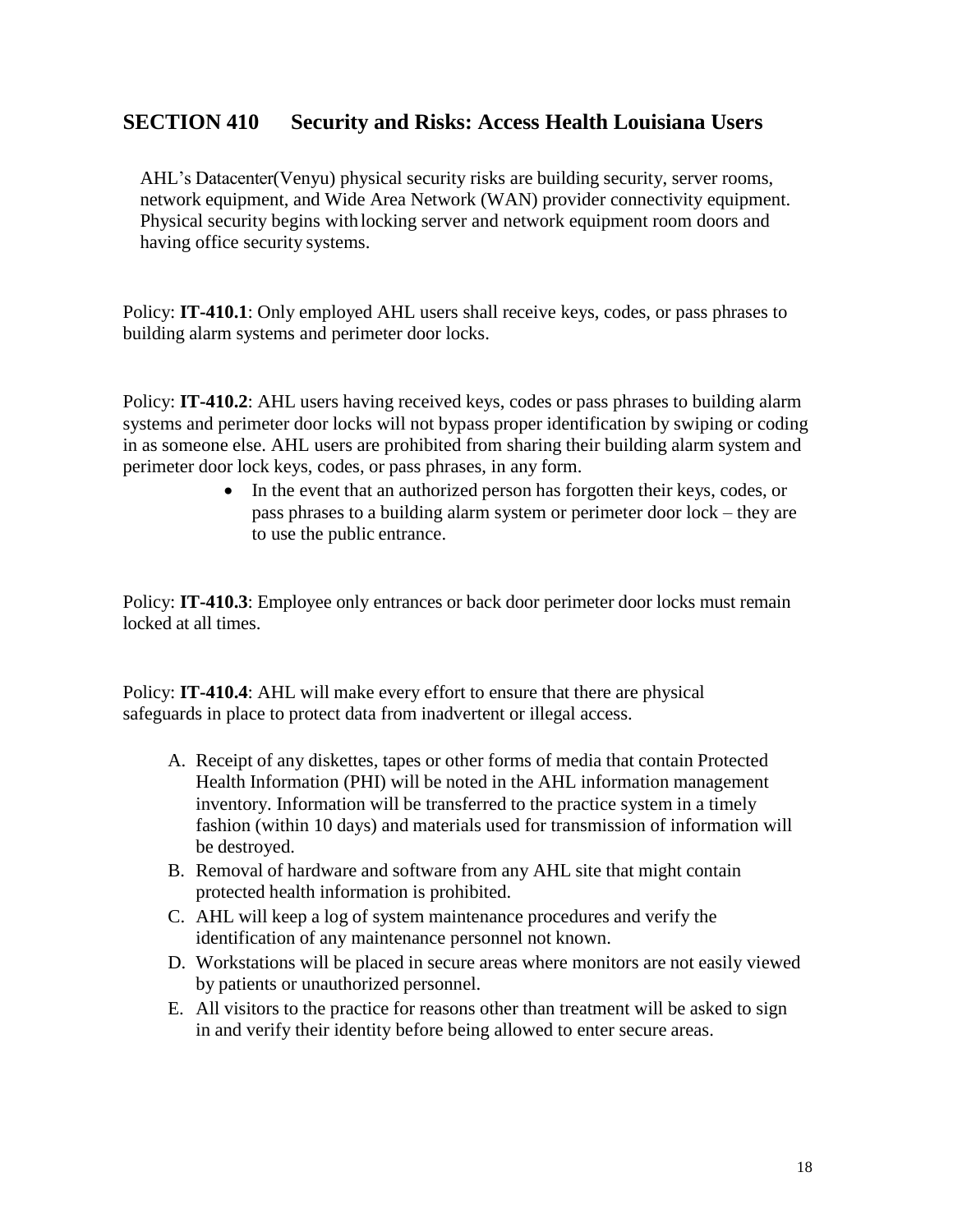Policy: **IT-410.5**: AHL as well as the Datacenter (Venyu) will physically secure all offices and rooms containing AHL owned servers, integral switching, routing and Wide Area Network provider connectivity equipment. In addition, AHL will also secure rooms containing corporate consolidated organizational data, information, and knowledge in the electronic form.

Policy: **IT-410.6**: Only those AHL users who require day to day access to the areas in policy 410.5 shall receive keys or codes to those secure places.

Policy: **IT-410.7**: Vendors, consultants, and service providers shall not receive keys or codes to sensitive equipment or data storage areas, without approval from the Manager (IT) or Designee.

Policy: **IT-410.8:** AHL equipment and devices must be positioned within offices such that information cannot be seen by non-AHL users.

> • AHL equipment and devices include but are not limited to computers, monitors,fax machines, copiers, printers, scanners or any other equipment or devices that contain, display, or capture AHL Information.

Policy: **IT-410.9**: All personnel will wear their name tag and / or photo ID at all times while on any company premises.

Policy: **IT-410.10**: Any AHL user who participates or attempts to bypass such practices as outlined in policies 410.1 through 410.9 will be subject to disciplinary action up to and including possible termination of employment. In the case of a non-employed AHL user, access will be locked-out.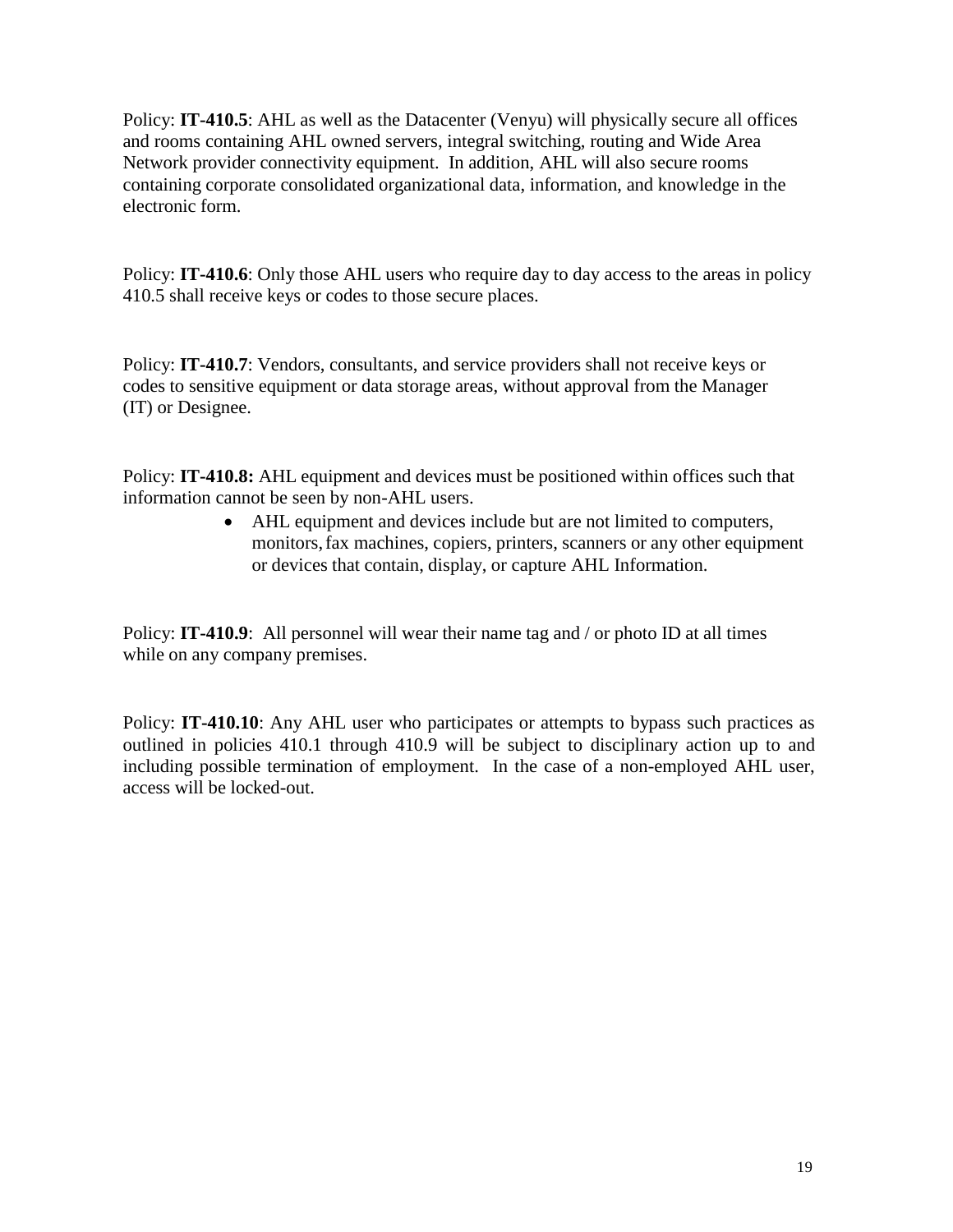## **SECTION 500 Access Health Louisiana Information Technology Departmental Security Policies**

Network Operating System (NOS) Security is the biggest determining factor of AHL's security. A NOS is any Operating System (OS) that is network aware. A network is a method of connecting multiple systems together to achieve something greater than its part. An OS is any software system that primarily operates a computer. Windows NT Server and Workstation or Windows 2003-2012 and Linux Server and Professional is a NOS, while natively Windows 7, and 10 have very little built in security, short of integrating with a Windows 2003-2012 Server. A network can be made up of multiple NOS. Using this cross-platform architecture creates diversity in what and how information can be accessed and integrated. Cross-platform architecture is the method of integrating multiple NOS and applications into a seamless system (i.e.: Multiview 2003, Linux and ESI Server with VMWare).

AHL's NOS risks are file, directory, and service (i.e.: Internet Firewall) authentication. A secure NOS will protect and prevent internal and external factors from causing data loss, data damage, and unauthorized access. To fully secure an integrated network each part needs to be secured individually – as well as the whole. Each NOS part, from data management to presentation, has to authenticate legitimate users beginning with password level.

AHL's primary NOS are Windows 2000, AIX, and Linux. AHL: uses Microsoft Windows object and auditing security services. Firewalls provide Internet security on AHL's internal network and a virus shielding server provides scanning of Web, FTP, POP, and SMTP packets.

*Connectivity Security* is the security implemented on the transport, data link, and connection portions of a network that prevent unauthorized individuals from interrupting or intercepting data in transport. It also prevents unauthorized users from connecting to or accessing services, devices, and data. *Physical Security* is the physical barriers that prevent unauthorized individuals from gaining access to integral equipment.

AHL's Connectivity risks are Internet access, Virtual Private Networking (VPN), dial-up, telephone, and Physical Network Link Access. An acceptable connectivity security design will preventunauthorized access to internal services, equipment, and data originating from a breach in the internal security services of Firewall, VPN, dial-up, telephone, and Physical Network Link Access.

AHL uses Cisco/HP switches and routers to facilitate AHL connectivity. Routers and switches are monitored with Solar Winds. Connectivity between sites is achieved through the use of dedicated point to point T1, Coax and Fiber lines. Unused switch ports are disabled to prevent unauthorized network access. Switches and Routers are password protected. A Barracuda firewall and IDS/IPS is used to protect AHL from Internet attacks. Log entries are generated on a per hit basis. Possible unauthorized Internet penetration is logged. Daily reports are available to authorizedpersonnel.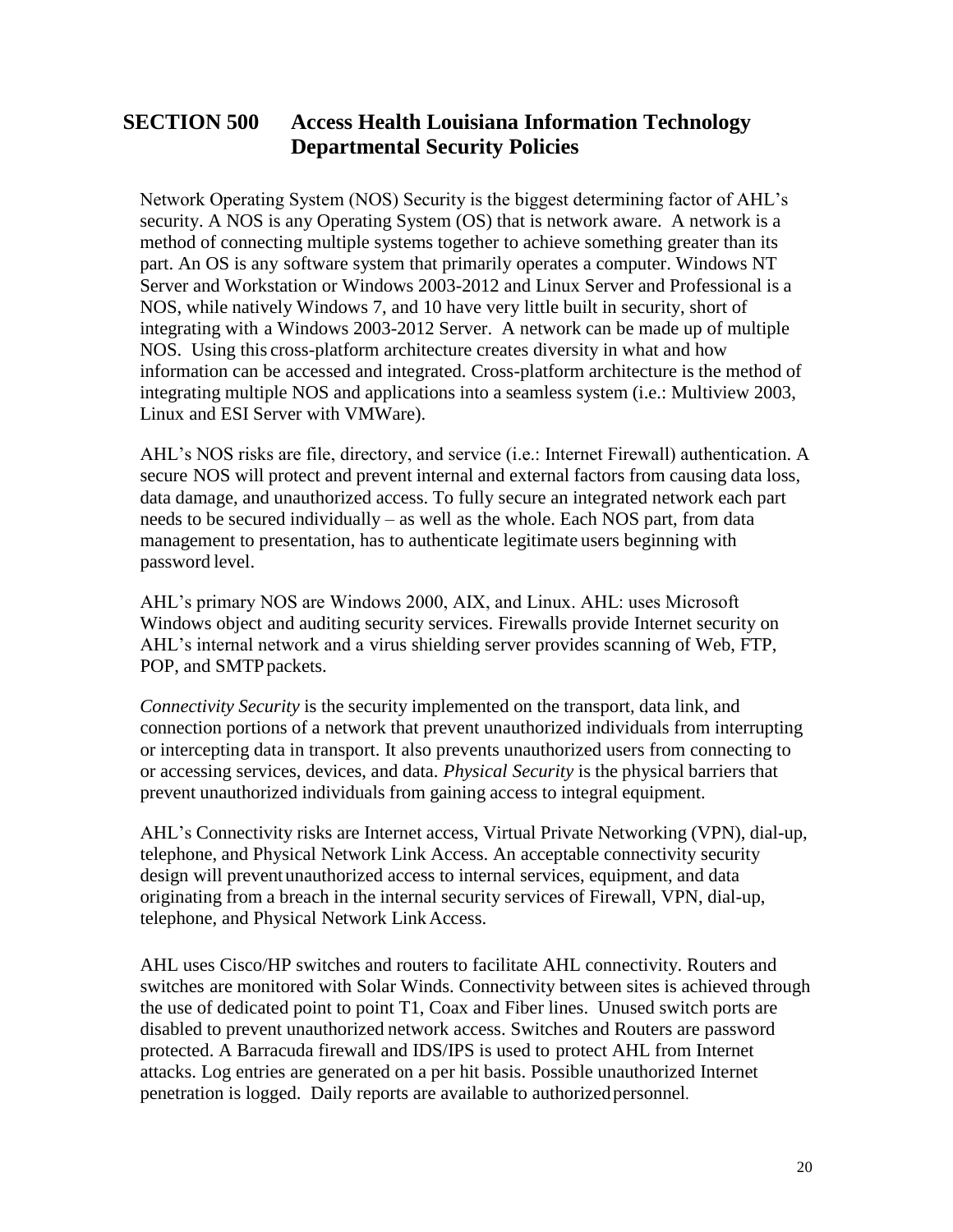Policy: **IT-500.1**: AHL will only integrate applications, network operating systems, and technological services that are considered by industry standards to be secure. Those aforementioned integrated components must also be capable of preventing internal and external factors from causing data loss, data damage, and unauthorized access.

Policy: **IT-500.2**: AHL's administrator passwords will be changed with in 24 hrs. in the event of Senior Management or Information Technology Department personnel changes.

Policy: **IT-500.3**: Access Health Louisiana will manage system integrity by proactively checking for viruses, detecting and containing inadvertent or illegal access, developing an inventory of all hardware and software and correction of any weaknesses in the system.

- A. The IT Manager or System Administrator will work with vendors to ensure that proper mechanisms are in place to prevent, detect, contain and correct any securitybreaches.
- B. These mechanisms will include regular system virus checks, security testing and maintenance review of hardware and software for security breaches as prescribed by the vendor.
- C. All mechanisms used to manage the security configuration of the system will be documented by the vendor or the Security Officer at regular intervals.
- D. Any breaches of security detected by the System Administrator or Manager (IT) will be solved by the Security Officer or discussed with the vendor. Partners of the practice will be informed about security breaches and allowed to comment on solutions designed to respond to them.
- E. Security processes will be periodically reviewed and updated by the Security Officer or System Administrator along with the vendor. The Security Officer will conduct an annual risk analysis and devise a plan to manage risk.
- F. Any AHL user suspected of intentional involvement in security breaches will be terminated.
- G. Any AHL user that is inadvertently involved in a security breach will be offered training and education on system procedures.
- H. The IT Manger and/or the System Administrator will periodically conduct training sessions for AHL users to alert them to specific security risks.

Policy: **IT-500.4**: AHL will only integrate connectivity services and equipment that meet or exceed industry- established standards for security.

Policy: **IT-500.5**: AHL will use approved security systems and measures recommended to it by its patient accounting system and other software vendors to protect the integrity, confidentiality and availability of electronic data. AHL will document its selection of security measures and update its documentation periodically.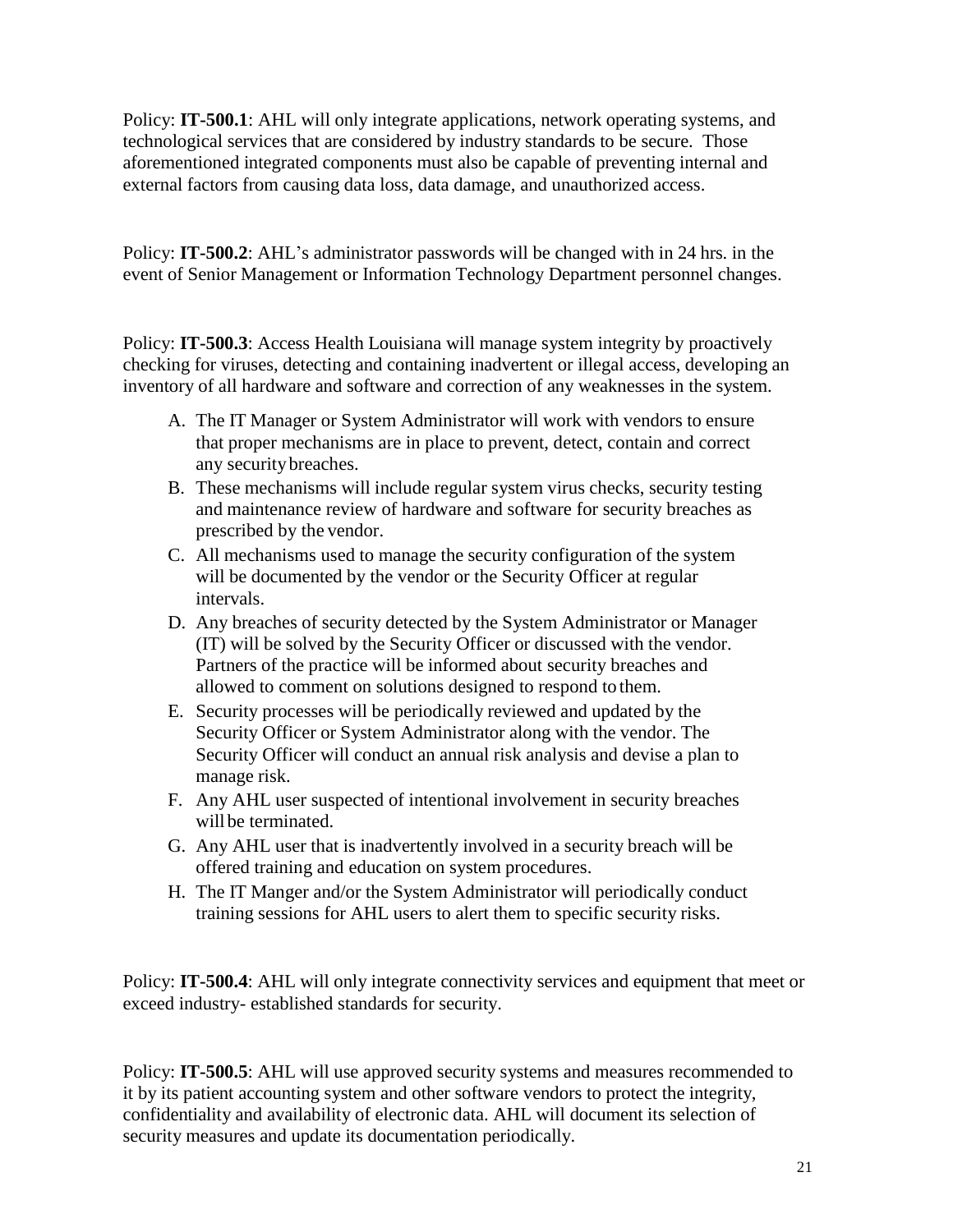- A. AHL will inventory all software programs and systems that could contain protected health information.
- B. Vendors for those software programs will be contacted and asked to provide a diagram and documentation of the security measures and access levels available in the software.
- C. The IT Manager for the practice will select an appropriate level of security that includes a minimum of the following: individual authentication of users, access controls, audit trails, physical security, disaster recovery, protection of remote access points, protection of external electronic communications and periodic system assessment recommendations.
- D. Documentation of the selection process and the choice of security system will be kept by the IT Manager. Documentation of system security levels will be made available to individuals responsible for implementation.
- E. The documentation of the security system and security measures will be updated every three years to ensure that a HIPAA approved level of security is maintained.

Policy: **IT-500.6**: The AHL IT department will internally conduct security audits on services, connectivity and systems on a quarterly basis or when any services, connectivity, or systems have been added or modified. Measures will be taken to make improvements in the security system should they be deemed necessary by AHL.

- The following systems will be audited:
	- o Terminal Servers
	- o Application Servers
	- o Data Servers
	- o All Connectivity Devices
	- o User Accounts
	- o Email Accounts
	- o Service Accounts
	- o Administrator Accounts
	- o Firewall Policies
	- o VPN Accounts
	- o Virus Protection

Policy: **IT-500.7**: The AHL IT department through external consulting firms will conduct security audits on services, connectivity, and systems on a three-year basis. Measures will be taken to make improvements in the security system should they be deemed necessary by AHL.

The securing of data, for use in this manual, is defined as any method or methodology of securing stored data in a way that prevents unauthorized access and guarantees its uncorrupted availability in the future.

The risk of data security is who or what has access to that data.

To overcome that risk, AHL uses a combination of NOS object security, auditing, redundancy, and user account, password based access security, and physical security. AHL also secures its data through maintaining daily backups and having at least a oneweek-old copy off site at all times in a fireproof locked safe. These off site backups are protected and encrypted with a password.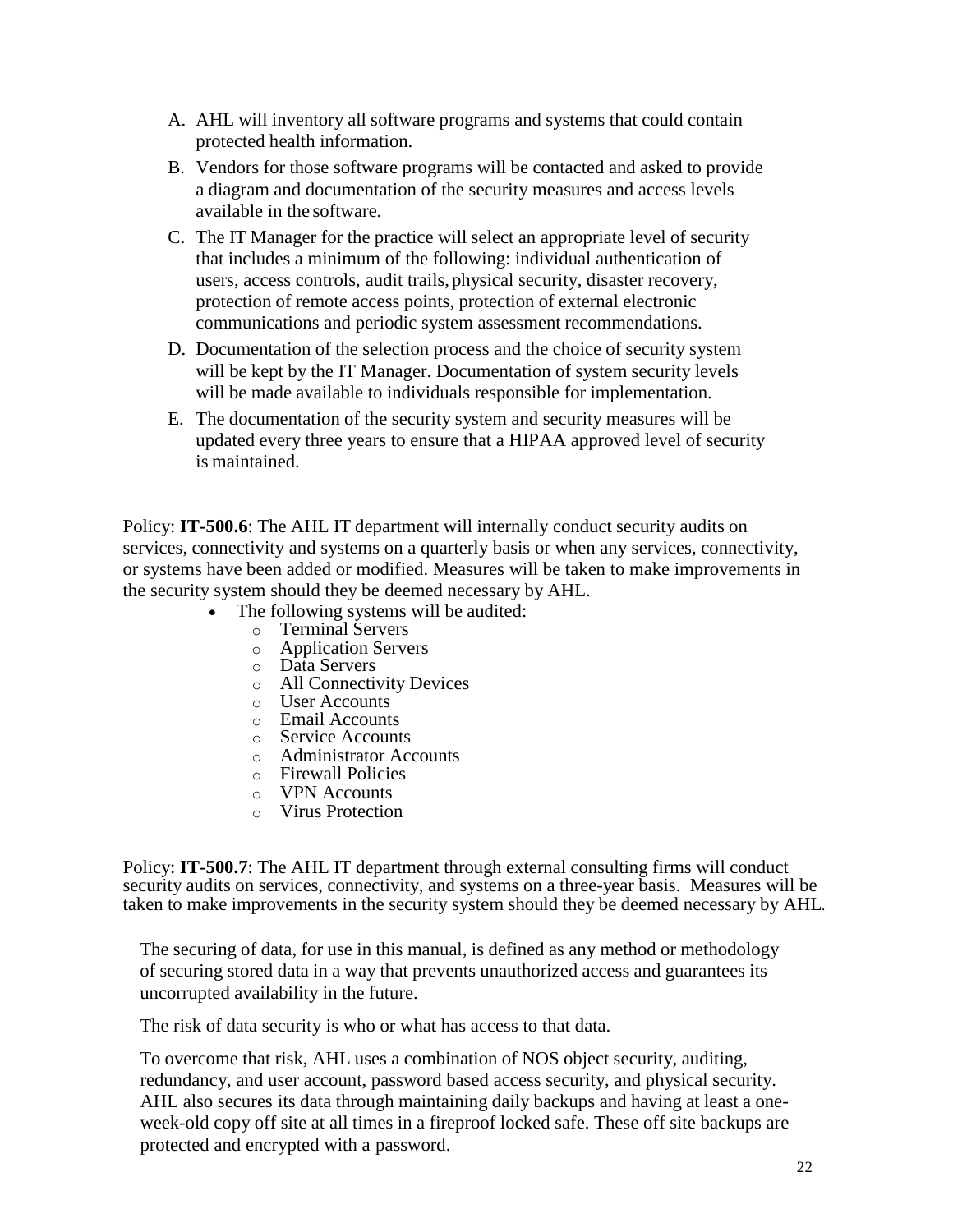AHL audits and secures data on per user and per user group basis. The following is an example: Mary and John are users on AHL and IT has created a data directory called "Finance" on a server called "AHL data". Mary is part of a user group called "Finance", while John is only part of a user group called "Patient Accounting". IT has given the Finance and Administrative groups access to Finance. In this example, Mary, not John has access to the data directory "Finance". If John were to try to access Finance (even though he does not have access to it) an audit entry would be created and recorded in the AHL security database. Each time John tries to access a directory, he does not have access to, the date, time, machine that he is logged on to and the directory he is trying to access will be recorded (logged). AHL also audits the act of copying, moving, deleting, writing and opening certain files. The following file types are fully audited: protected health information, personnel data and salary information, financial data, financial bank access, financial general ledger and financial accounts payable.

Policy: **IT-500.8**: AHL will back up its essential organizational data using industry standard backup media and equipment that allows restoration in the event of a hardware or software failure. Essential organizational data, for the use of these policies, is defined as any data that could be deemed critical to operations or that would take significant time recreating if lost or corrupted.

Policy: **IT-500.9**: AHL will store offsite copies of the media Policy IT-500.8 on a weekly basis.

• Copies will be maintained in a safety deposit box.

The storing of data, for the use of this manual, is defined as any method or methodology of storing information or knowledge for immediate or future use in a way that guarantees that data's accessibility immediately or in the future.

The risk of data storage is how and where that data is stored.

To overcome that risk AHL uses a mixture of redundancy and Redundant Array of Inexpensive Disks - Five (RAID-5) storage. Depending on the particular situation, the data will either be redundant or stored within a RAID-5 Array. The other two alternatives are that the data can be very easily recreated such that it has no need to have any particular secured storing methodology, or that the system housing the data has no way of providing Redundancy or RAID-5 storage.

Policy: **IT-500.10**: AHL will ensure data is stored in a secure place using redundancy, RAID-5 storage, or some other industry acceptable mean of securely storing data that gives the same effect.

Data presentation, for use in this manual, is defined as any method or methodology of displaying or transmitting AHL data.

The risk of data presentation is how AHL data is transmitted and displayed.

To overcome that risk, AHL uses encryption technologies when appropriate during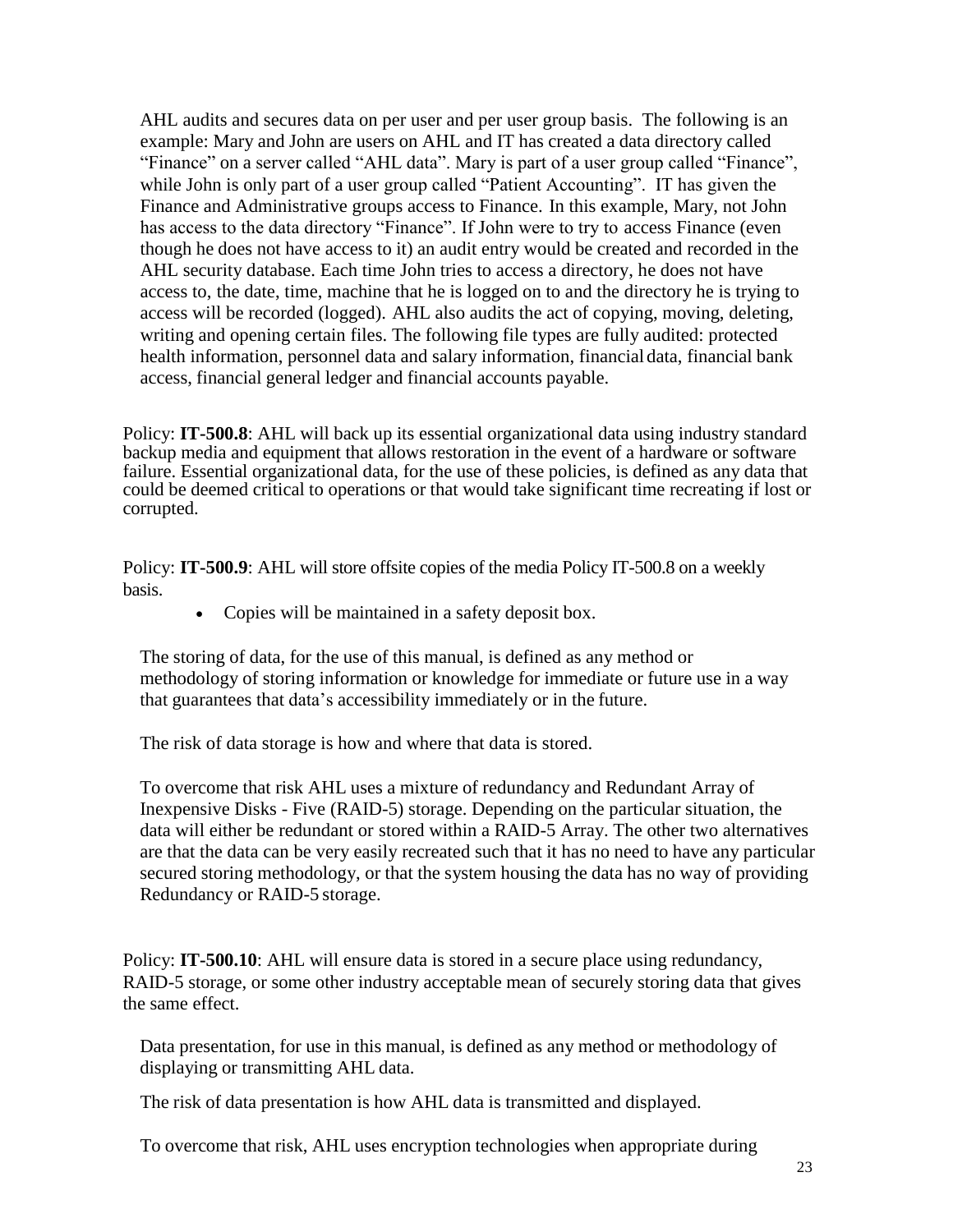transmission through areas that are not contained or controlled by AHL. Examples of such situations requiring encryption are when a AHL user uses VPN technologies or connects to a AHL Terminal Server from a dial-up or VPN connection.

Policy: **IT-500.11**: AHL will not implement wireless networking, unless encrypted or deemed secure by computer industry standards.

Policy: **IT-500.12**: AHL will use encryption technologies when transmitting AHL data through areas not contained or controlled by AHL.

- A. AHL will instigate integrity controls and message authentication. Internal networking can be considered secure as long as a user based security system where all users have a specific identification and access code is used.
- B. If AHL uses the Internet to transmit data, some form of encryption device will have to be employed.
- C. Value added networks, private wires and dial up connections are not subject to the encryption requirement.
- D. If the vendor's software offers integrity controls and message authentication AHL will take advantage of those.

Policy: **IT-500.13**: Access to AHL information will be restricted to those AHL users who have a business need to use it.

- A. The Information Technology Department will have emergency access to the system. All other types of access to the system will be restricted based on the contextual use of the information (e.g.: insurance department will have access to all data necessary to process and mail out claims); the role of the user (e.g.: therapists will have access to chart notes and medical records but not necessarily insurance information) and/or the type of user (e.g.: some users will be able to view and change data in certain areas of the system while others will only be able to view it or may not be able to see it at all).
- B. All AHL users must be given clearance by the IT Manager prior to accessing the system. In order to gain security clearance, the AHL user must have an active position that requires system access. Persons that do not require system access (maintenance, janitors, etc.) will not be given passwords or access to the system.
- C. Once access is defined, the Manager (IT) or designee will assign all AHL users individually identifiable passwords. All AHL users will be required to log in to the system using their unique password and the system will log AHL users off after a specified period of time in which there has been no input from the user.
- D. The IT Manager or System Administrator will be responsible for maintaining and managing levels of access and user passwords. Our Net users will be required to maintain the confidentiality of their passwords.
- E. The System Administrator or IT Manager will run reports to audit system access on a monthly to quarterly basis. Other mechanisms may be put in place to monitor system access from entry points other than user entry.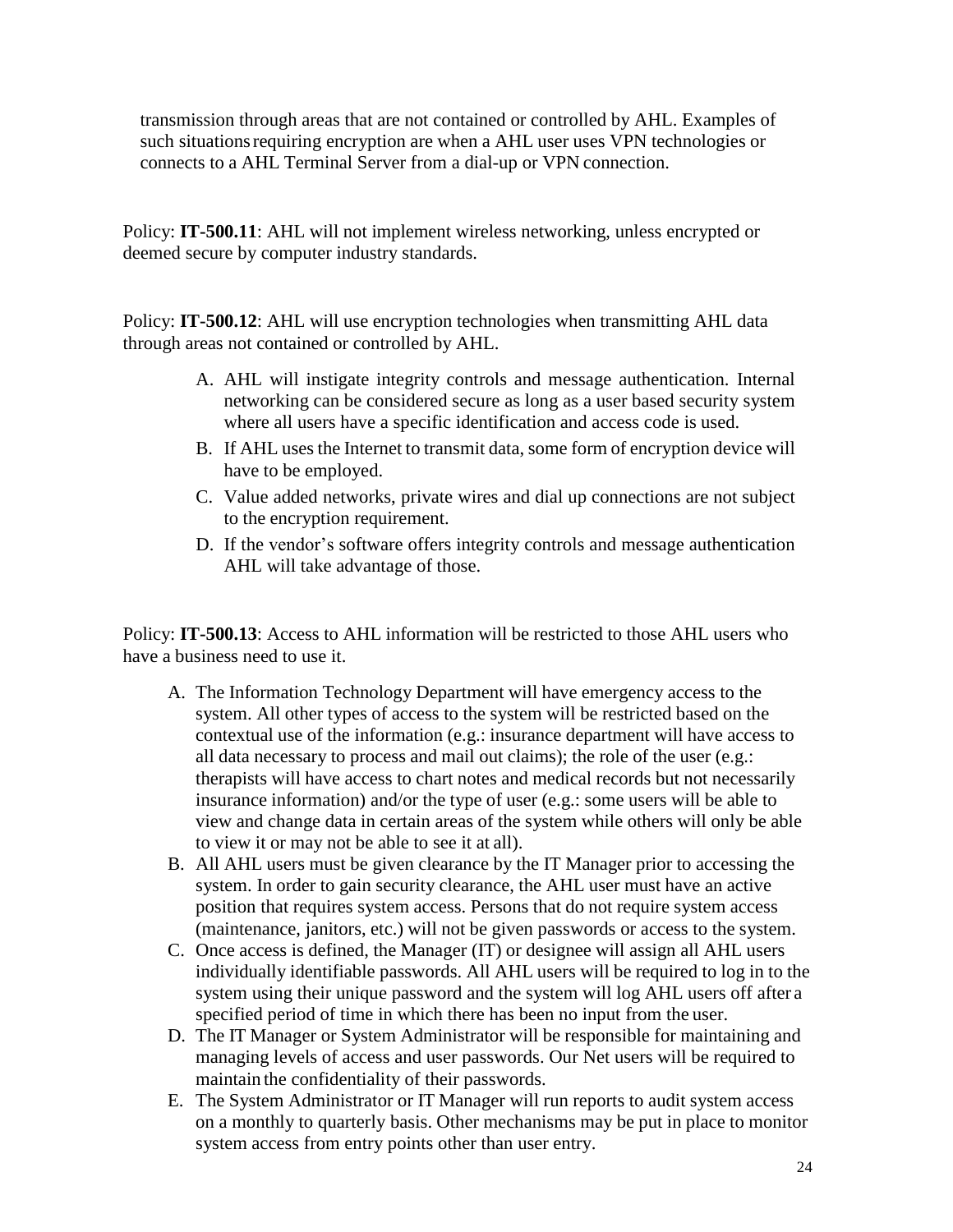- F. Security incidents will be noted and logged. The System Administrator or IT Manager and vendors or security specialists will address any security breaches.
- G. Routine changes to system hardware and software will be validated against the security system to avoid creating inadvertent security weaknesses.

Policy: **IT-500.14**: The IT Department will test all security and backup systems quarterly to ensure that they are operating properly.

#### **SECTION 600 System Emergency Response: Contingency Plans**

AHL's risks for System Emergencies are Virus Outbreak, System and Network Intrusions, Site to Site Circuit Loss, Data Loss, Fire, and Power Loss.

Policy: **IT-600.1**: AHL will develop and follow a contingency plan for backup and storage of data to allow for recovery of information/data in the event that the system or network is compromised.

- A. The IT department, with input from senior management, will prioritize all software applications and services based on its criticality of data. This will allow priority to be identified when implementing contingencies during System Emergencies.
- B. In the event of a Virus Outbreak:
	- 1. Cut off access to the infected portion or portions of the network up to and including disconnection from the internet and/or internal sites.
	- 2. Cut off access to the infected system or systems
	- 3. Notify Senior Management and Managers
	- 4. Identify who initiated the virus outbreak, if possible
	- 5. Identify how, where and when the virus outbreak took place
	- 6. Run virus protection systems
	- 7. Implement Safeguards to prevent future infections
	- 8. Delete all suspect data and restore from backup
	- 9. Reimaged the infection workstation
	- 10. Update Senior Management and Managers of the status
- C. In the event of a System or Network Intrusion:
	- 1. Cut off access to the affected portion or portions of the network up to and including disconnection from the internet and/or internal sites.
	- 2. Cut off access to the affected system or systems
	- 3. Notify Senior Management and Managers
	- 4. Identify who initiated the intrusion, if possible
	- 5. Identify how, where and when the intrusion took place
	- 6. Implement Safeguards to prevent future intrusions
	- 7. Delete all suspect data and restore from backup
	- 8. Test the system